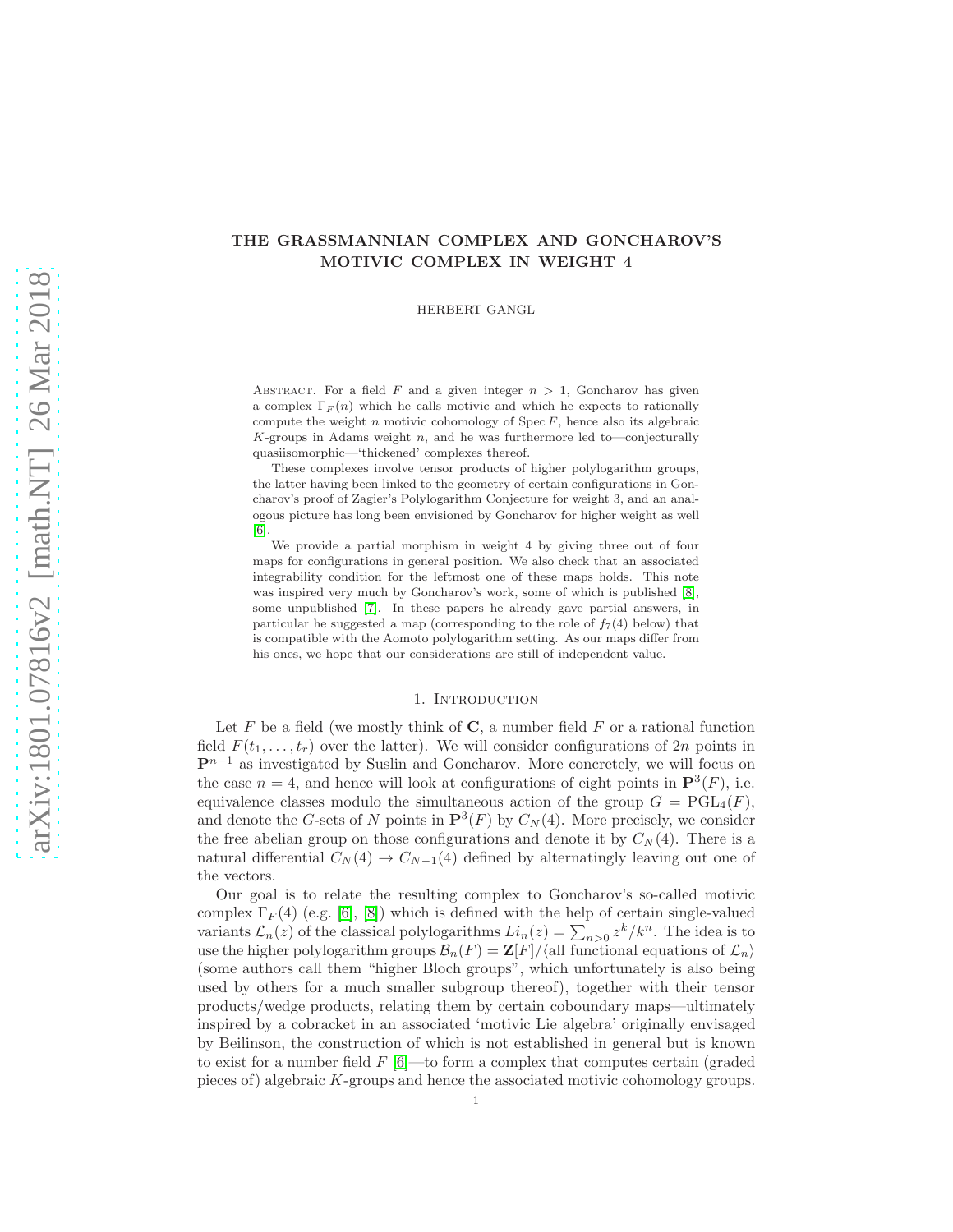There are some intricate combinatorial problems that make it rather hard to produce a morphism that relates the two complexes, where the most right hand map is rather straightforward. We will be able to define two of the other three maps involved in such a way that the corresponding squares are indeed commutative.

A correct definition of the fourth map making the remaining square on the left commutative should give a "quadruple ratio" akin to Goncharov's triple ratio in the weight 3 case and would be key in a particularly satisfactory proof of said conjecture. We are able to give an—alas only partial—solution of this problem in that we can make the diagram commutative for certain degenerate configurations but not yet for generic ones (work in progress with D. Radchenko).

Moreover, we show in §[3](#page-11-0) that  $f_7(4) \circ d$  maps  $C_8(4)$  to  $B_3(F) \otimes F^{\times}$  (i.e. its contribution to  $\Lambda^2 B_2(F)$  vanishes). We also check that this combination satisfies an integrability condition and hence is expressible in terms of weight 4 hyperlogarithms. The latter allows to associate to each element in  $C_8(4)$  a combination of weight 4 hyperlogarithms (although we are not able to do this explicitly yet).

According to Dan [\[2\]](#page-17-3), one can reduce any weight 4 hyperlogarithm to an explicit combination of the function  $Li_{3,1}(x,y) = \sum_{0 \le k \le \ell} x^k y^{\ell}/k^3 \ell$  (or rather its cousin  $I_{3,1}(z_1, z_2) = Li_{3,1}(z_2/z_1, 1/z_2)$  arising from its integral representation) and  $Li_4$ . Furthermore, he reduces any combination of  $I_{3,1}$ -terms with vanishing  $\bigwedge^2 B_2(F)$ component to a sum of combinations  $I_{3,1}(V(x,y),z)$  where  $V(x,y)$  denotes the five term relation for the dilogarithm. Finally, a long-standing conjecture of Goncharov held that one can write any of the latter combinations explicitly in terms of  $Li<sub>4</sub>$ alone, and this was recently solved by this author in [\[5\]](#page-17-4), Thm 17.

Overall the above provides the existence of a map  $C_8(4)$  to  $B_4(F)$  but does not give an explicit form for it.

A more complete picture in weight 4, including the connection to algebraic Ktheory and in particular a proof of Zagier's conjecture, has been announced recently in talks by Goncharov and Rudenko<sup>[1](#page-1-0)</sup>.

### 2. Towards a morphism of complexes

**Notation.** For a field  $F$ , we will be looking at many cross ratios (of four points on the projective line over  $F$ ), triple ratios (of six points in a projective plane), projected cross ratios and triple ratios as well as  $4 \times 4$ -determinants where the columns arise from points in affine 4-space  $F^4$ .

As a shorthand, we adopt Goncharov's notation from [\[8\]](#page-17-1). Configurations in  $C_N(4)$  are ordered sets of N points  $v_i \in F^4$  in general position viewed up to the diagonal action of the general linear group  $GL_4(F)$ .

In particular, an expression consisting of four indices  $(i_1 i_2 i_3 i_4)$  is shorthand for  $\Delta(v_{i_1}, v_{i_2}, v_{i_3}, v_{i_4}) = |v_{i_1} v_{i_2} v_{i_3} v_{i_4}|$ , i.e. to the determinant of the 4 × 4-matrix whose columns are given by the points  $v_{i_k}$ .

Our expressions will typically depend on the vectors modulo the scalar action by  $F^{\times}$  (sometimes possibly not quite obviously so), and we then view the points also in  $\mathbf{P}^3(F)$ .

<span id="page-1-0"></span><sup>1</sup>Update: a preprint appeared today on the [arXiv:1803.08585.](http://arxiv.org/abs/1803.08585)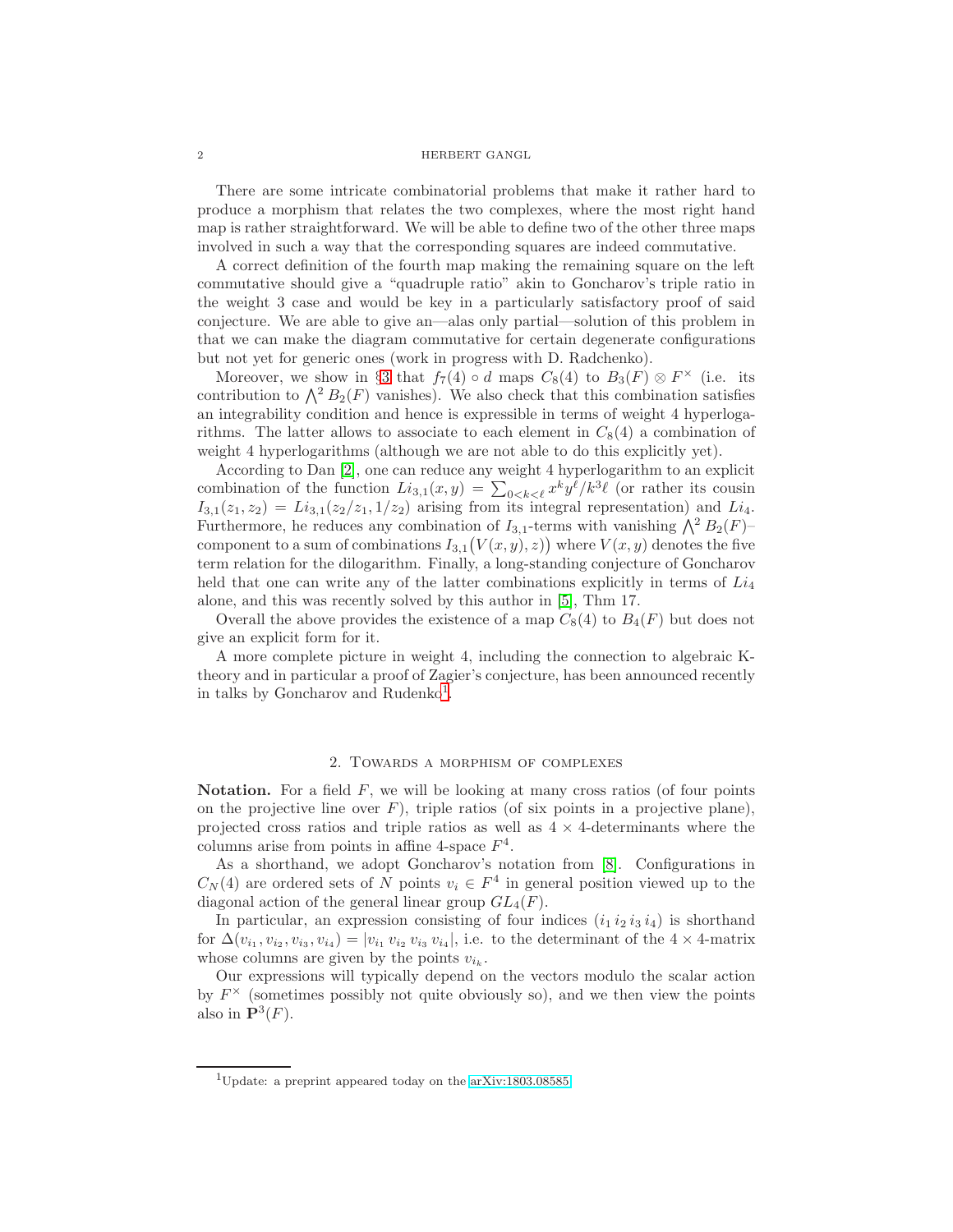Furthermore, an ordered set of four points  $x_i$  in  $\mathbf{P}^1(F)$  in general position has a well-known invariant, their cross-ratio  $r_2$ , which we define as

$$
r_2(x_1, x_2, x_3, x_4) = \frac{(x_1 - x_3)(x_2 - x_4)}{(x_1 - x_4)(x_2 - x_3)},
$$

which we also abbreviate further by  $(1\,2\,3\,4)$  where the  $x_i$  are understood. For an ordered set of six points  $P_j$   $(j = 1, ..., 6)$  in  $\mathbf{P}^2(F)$  in general position Goncharov has invented the triple ratio, which is the antisymmetrisation under the symmetric group  $\mathcal{S}_6$  of the following expression  $r'_3$ , again denoting  $\Delta$  by  $|\cdot|$  for short,

$$
r'_3(P_1, P_2, P_3, P_4, P_5, P_6) = \frac{|P_1 P_2 P_4| \cdot |P_2 P_3 P_5| \cdot |P_3 P_1 P_6|}{|P_1 P_2 P_5| \cdot |P_2 P_3 P_6| \cdot |P_3 P_1 P_4|},
$$

which we also abbreviate by  $(P_1P_2P_3P_4P_5P_6)$ , or even, provided the context is clear, simply by the index vector  $(1\,2\,3\,4\,5\,6)$ .

The only other abbreviations we are using are

1) the projected cross ratio of six points in  $F<sup>4</sup>$ , denoted by sequences of six indices separated by a bar where we project four points (written to the right of the bar) from two points (written to the left of the bar) onto any generic plane in  $F<sup>4</sup>$ , so with the above shorthand we have (one recognises the formula for the cross ratio after simply fixing the two vectors indicated by  $i_1$  and  $i_2$ )

$$
(i_1 i_2 | i_3 i_4 i_5 i_6) = \frac{|i_1 i_2 i_3 i_5| |i_1 i_2 i_4 i_6|}{|i_1 i_2 i_3 i_6| |i_1 i_2 i_4 i_5|};
$$

2) the projected triple ratio term of seven points in  $F<sup>4</sup>$ , denoted by sequences of seven indices separated by a bar where we project six points (written to the right of the bar) from a seventh point (written to the left of the bar) onto any generic hyperplane in  $F<sup>4</sup>$ , so with the above shorthand we have (one recognises the formula for the triple ratio term after simply fixing the vector indicated by  $i_1$ )

$$
(i_1 | i_2 i_3 i_4 i_5 i_6 i_7) = \frac{|i_1 i_2 i_3 i_5| |i_1 i_3 i_4 i_6| |i_1 i_4 i_2 i_7|}{|i_1 i_2 i_3 i_6| |i_1 i_3 i_4 i_7| |i_1 i_4 i_2 i_5|}.
$$

Finally, a subscript  $(\ldots)_n$  for  $n = 2, 3$  is shorthand for  $\{(\ldots)\}_n$  indicating a generator in  $\mathcal{B}_n(F)$ , i.e. it is viewed modulo functional equations of  $\mathcal{L}_n$ .

By  $\mathrm{Alt}_n(f(v_1,\ldots,v_n)),$  for a function f on n points in  $F^4$ , we understand the alternation under the symmetric group  $S_n$ . Note that we adopt the convention that we do not divide by n!.

<span id="page-2-0"></span>2.1. Defining maps from configurations to Goncharov's polylogarithmic motivic complex. With the notations as in the introduction we can draw the diagram as follows, where the lower left hand group  $\mathcal{G}_4(F)$  is defined as a quotient of  $\mathbf{Z}[F] \oplus \bigwedge^2 \mathbf{Z}[F]$  by a certain group of relations that plays no role in the following.

$$
C_8(4) \xrightarrow{d_8} C_7(4) \xrightarrow{d_7} C_6(4) \xrightarrow{d_6} C_5(4)
$$
  

$$
f_8(4) \xrightarrow{f_7(4)} f_7(4) \xrightarrow{f_6(4)} f_6(4) \xrightarrow{f_5(4)} f_5(4)
$$
  

$$
C_4(F) \xrightarrow{\partial} B_3(F) \otimes F^{\times} \xrightarrow{\partial} B_2(F) \otimes \bigwedge^2 F^{\times} \xrightarrow{\partial} \bigwedge^4 F^{\times}
$$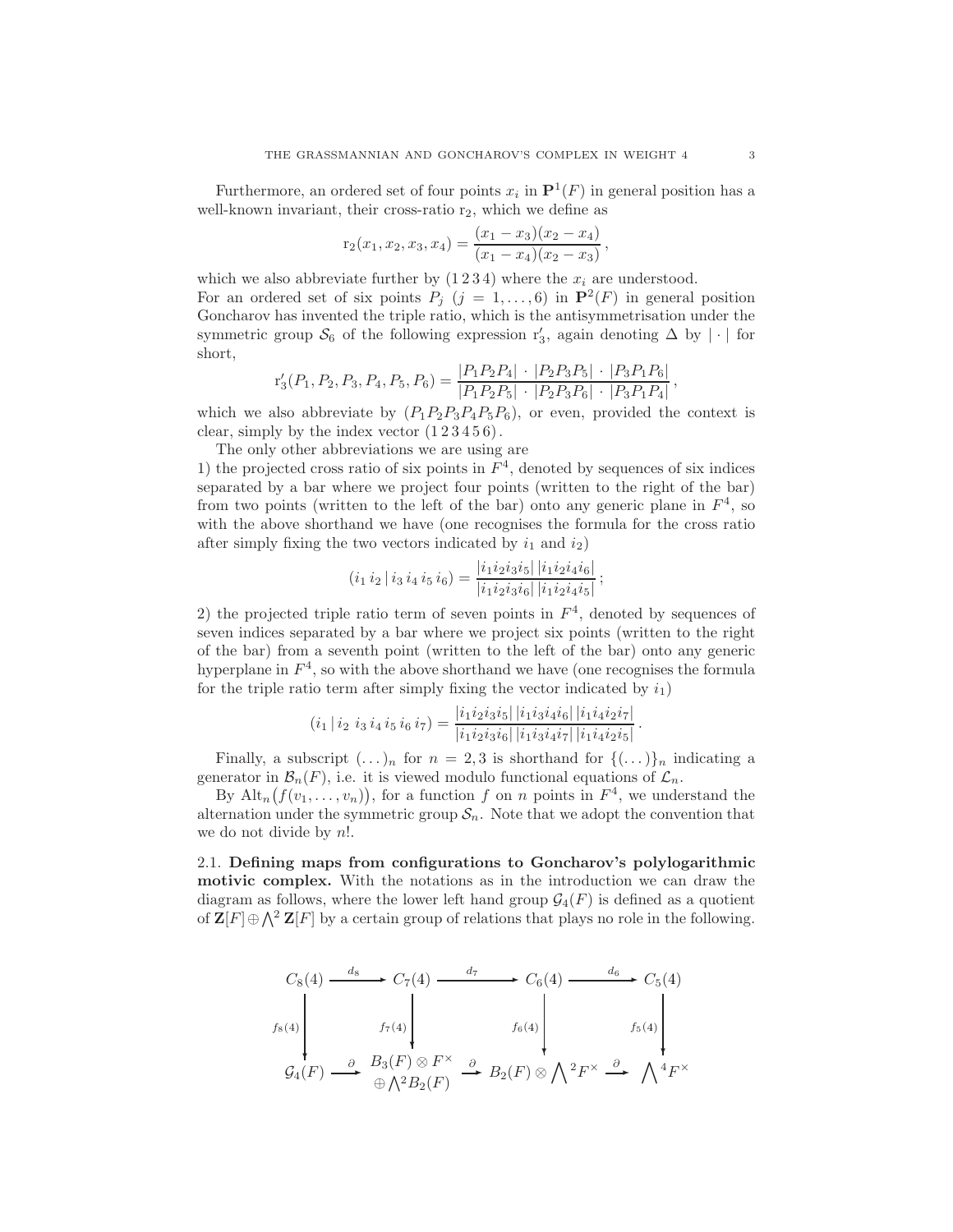Ignoring torsion. Note that some of the maps involved have denominators (with only small primes involved) so we should strictly speaking tensor the groups by  $\mathbf{Z}[1/N]$  for a certain small N (in our formulas below the only denominator is 7 and  $N = 7!$  should certainly suffice). For ease of notation we take this as understood.

2.1.1. The map  $f_5(4)$ . Here the vertical maps are defined as follows: the right hand one is simply given by

$$
f_5(4): (01234) \mapsto \mathrm{Alt}_{(01234)}((0123) \wedge (0124) \wedge (0134) \wedge (0234)).
$$

2.1.2. The map  $f_6(4)$ . The map  $f_6(4)$  can be given as a linear combination of 3 orbits, with coefficients  $2, -1$  and  $5$ , respectively.

More precisely, we have

$$
f_6(4): (1,\ldots,6) \longmapsto \mathrm{Alt}_6\begin{pmatrix} 2 \ (12|3456)_2 \otimes (1234) \wedge (1235) \\ -1 \ (12|3456)_2 \otimes (1234) \wedge (3456) \\ +5 \ (12|3456)_2 \otimes (1234) \wedge (1345) \end{pmatrix}.
$$

Note that this combination is not unique—see §[2.2.1](#page-4-0) below.

2.1.3. The map  $f_7(4)$ . Again there are ambiguities in choosing orbits under the alternation, the possibly most convenient one being the following. We define

$$
f_{22}((1, 2, 3, 4, 5, 6, 7)) = Alt_7((12|3456)_2 \wedge (34|1257)_2)
$$

and then put

$$
f_7(4): (1, ..., 7) \longrightarrow \frac{3}{7}f_{22} + 2f_{31},
$$

where

$$
f_{31}((1, 2, 3, 4, 5, 6, 7)) = Alt_7((1|234567)_3 \otimes (2356)).
$$

2.1.4. The map  $f_8(4)$ . The definition for this map obtained so far for certain degenerate configurations are somewhat complicated and not essential for the discussion here and will be treated elsewhere.

2.1.5. A compatibility condition for  $f_8(4)$ . A first condition to check at this stage is a kind of 'integrability' for the symbols arising from the map  $f_7(4)$  when composed with the boundary map  $d$  on the configuration complex (where  $d$  amounts to taking the alternating sum of configurations arising from the original one leaving out one of the vectors), i.e. that the map  $\delta S$ , where  $\delta$  denotes a certain cobracket in some Lie coalgebra, applied to the image  $f_7(4) \circ d$  vanishes for each generator of  $C_8(4)$ . This 'integrability' morally guarantees that one can find a map  $f_8(4)$  with the prescribed properties but it does not give an explicit candidate.

It turns out that it is equivalent but somewhat less cumbersome to pass to the dual picture where  $d$  is replaced by the other Grassmannian differential  $d'$  (which amounts to projecting from one of the eight points of a configuration in  $C_8(4)$  to a sum of such in  $C_7(3)$ , i.e., to configurations of 7 points in  $\mathbf{P}^2$ ).

In §[3](#page-11-0) below we give an—old and rather computational—proof that  $f_7(3) \circ d'$ vanishes under  $\delta S$ . An independent computer check of this result has also been obtained by Radchenko.

2.2. Relating the maps  $f_m(4)$ .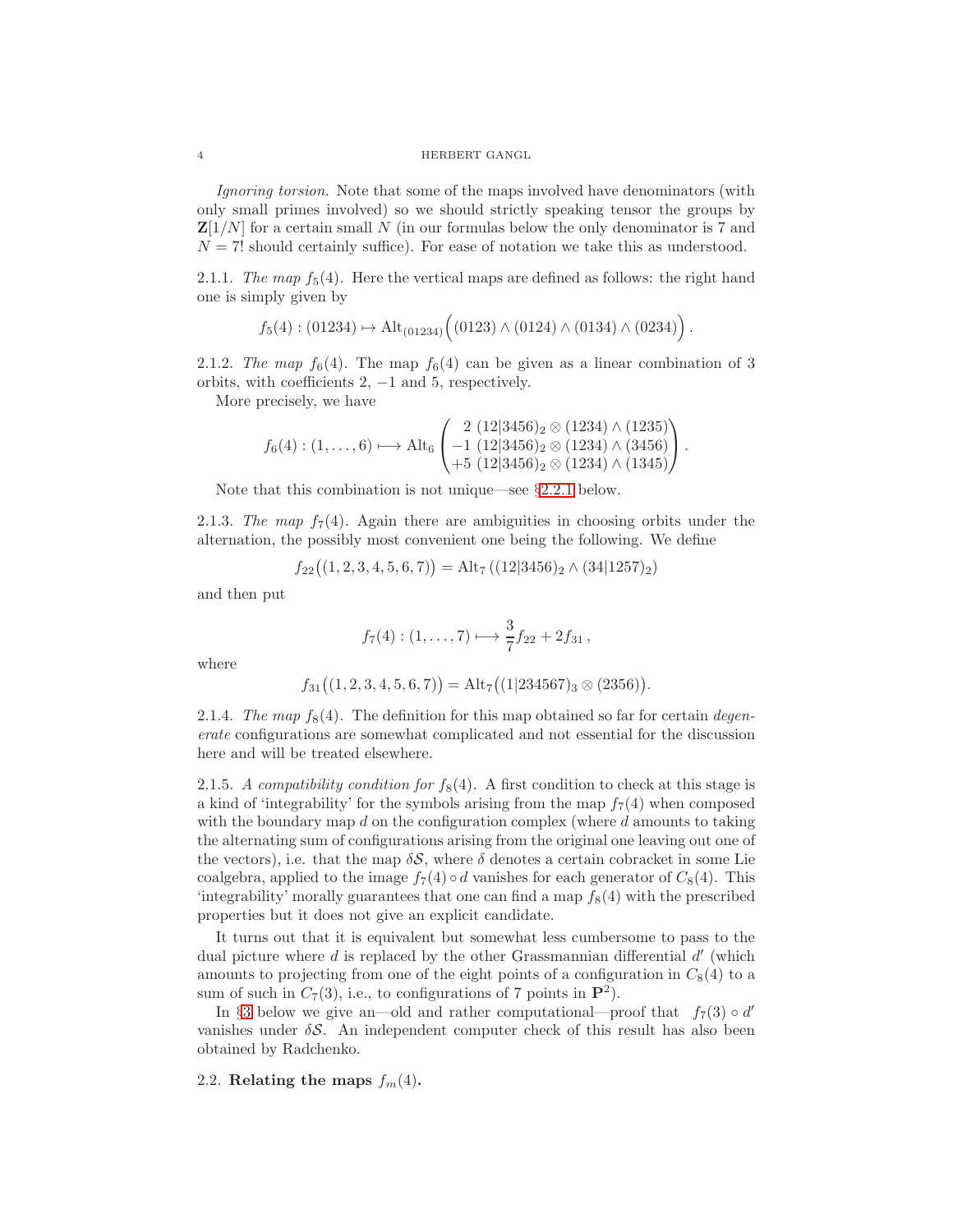<span id="page-4-0"></span>2.2.1. Relating  $f_5(4)$  and  $f_6(4)$ . There is an equivalent way to write the map  $f_6(4)$ using the following claim.

#### Lemma 1.

$$
Alt_6 ((12|3456)_2 \otimes (1345) \wedge (1234)^3 \cdot (2345) \cdot (3456)) = 0.
$$

Proof. From a similar analysis as used in the proof of Theorem [3](#page-4-1) below we find that alternating the term  $(12|3456)_2 \otimes (1345) \wedge (3456)$  gives

 $\mathrm{Alt}_6\big((12|3456)_2 \otimes (1345)\wedge (3456)\big) = \mathrm{Alt}_6\big(3(24|43|35|56) - 6\,(26|36|46|56)\big)\,.$ 

which we write in the shorthand below as  $[3, -6, 0]$ . Now use from the proof of that theorem that the alternations of the terms  $3(12|3456)_2 \otimes (1345) \wedge (1234)$  and  $(12|3456)_2 \otimes (1345) \wedge (2345)$  can be written in the same shorthand as  $3[1,2,1]$  and  $[-6, 0, -3]$ , respectively.

**Corollary 2.** We can write  $f_6(4)$  slightly differently as

$$
f_6(4): (1, \ldots, 6) \longmapsto \mathrm{Alt}_6\begin{pmatrix} 2 \ (12|3456)_2 \otimes (1234) \wedge (1356) \\ +1 \ (12|3456)_2 \otimes (1345) \wedge (2345) \\ +2 \ (12|3456)_2 \otimes (1234) \wedge (1345) \end{pmatrix}.
$$

Considering the composite maps  $C_6(4) \to B_2(F) \otimes \bigwedge^2 F^{\times}$ , we find the following statement showing that the right hand square of [\(2.1\)](#page-2-0) commutes.

<span id="page-4-1"></span>Theorem 3.  $\partial \circ f_6(4) = -f_5(4) \circ d$ .

Proof. We will introduce a convenient notation by associating to a term (abcd) its "complement/dual" inside (123456), so e.g. (1346)  $\cdots$  (25), (5436)  $\cdots$  (12) etc. Note that we are allowed to reorder the terms (e.g. we can replace (bacd) by (abcd) up to invoking a possible sign which we can safely ignore, as it only affects 2-torsion).

1. The first term:  $\text{Alt}_6(2 \ (12|3456)_2 \otimes (1234) \wedge (1356)).$ 

For the first of the three terms in the alternating sum, we consider the boundary of  $(12|3456)_2$ , i.e.  $(12|3546) \wedge (12|3456) \in F^{\times} \wedge F^{\times}$ , which can be written as

 $((1235) - (1236) + (1246) - (1245)) \wedge ((1234) - (1236) + (1256) - (1254)).$ 

After wedging this expression with  $(1234) \wedge (1356)$  and passing to the "complements" as indicated above, we get the following contributions (for convenience we also replace wedges by bars:

> +46|56|56|24 + 46|34|56|24 − 46|45|56|24 − 46|36|56|24 −45|56|56|24 − 45|34|56|24 + 45|45|56|24 + 45|36|56|24 +35|56|56|24 + 35|34|56|24 − 35|45|56|24 − 35|36|56|24  $-36|56|56|24 - 36|34|56|24 + 36|45|56|24 + 36|36|56|24$ .

Now the terms in the first column of this tableau can be ignored as we have a factor 56 ∧56 in each. The first and last of the red terms vanish for similar reasons while the remaining two red terms cancel due to the antisymmetry property of the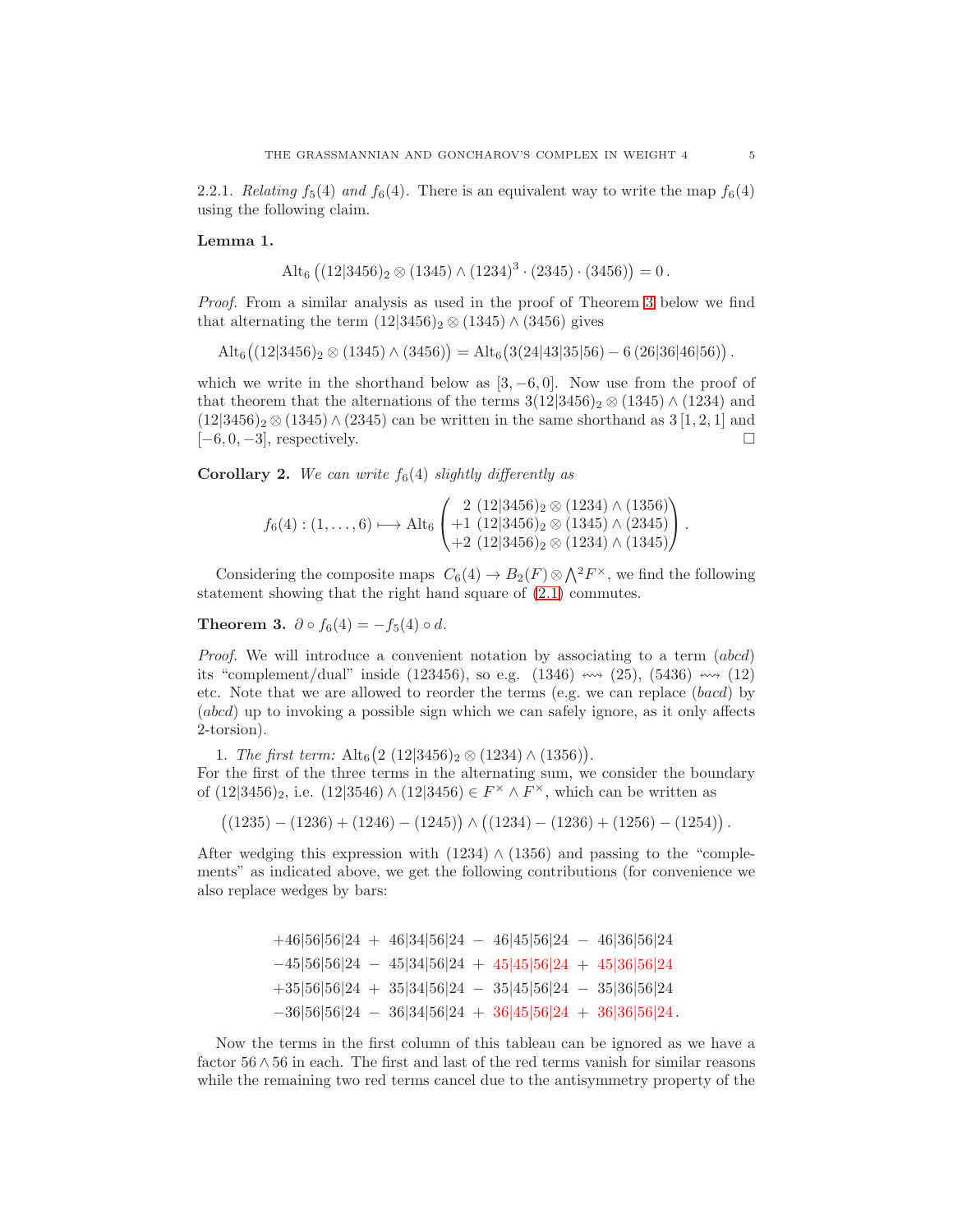wedge  $(45|36| \cdots + 36|45| \cdots = 0)$ . So we are left with eight terms

+ 46|34|56|24 − 46|45|56|24 − 46|36|56|24 − 45|34|56|24 + 35|34|56|24 − 35|45|56|24 − 35|36|56|24 − 36|34|56|24

which we bring into a kind of normalised form by permuting the four factors, possibly invoking a sign which we mark below in red

```
+ 24|34|46|65 − 24|45|46|65 + 24|46|36|65
− 24|34|45|56
+ 24|43|35|56 − 24|45|53|56 + 24|35|36|56
- 24|34|36|56
```
Under the alternation  $\mathrm{Alt}_6$  some of the terms cancel while others are identified. More precisely, leftover terms 1, 3, 4 and 6 are identified (having the same sign), as are leftover terms 5 and 8. Term 2 is fixed under the odd permutation (13), while term 7 is fixed under the odd permutation  $(24)$ ; hence the Alt<sub>6</sub>–orbits of the latter two vanish.

Overall, the boundary of the first term (i.e. of  $\text{Alt}_6((12|3456)_2 \otimes (1234) \wedge (1235)))$ becomes

$$
4(24|34|46|65) + 2(24|43|35|56).
$$

2. The second term:  $\text{Alt}_6\left(+1\ (12|3456)_2 \otimes (1345)\wedge (2345)\right)$ . For the second term, we find similarly

| $+46 56 56 26 + 46 34 56 26 - 46 45 56 26 - 46 36 56 26$ |  |  |  |
|----------------------------------------------------------|--|--|--|
| $-45 56 56 26 - 45 34 56 26 + 45 45 56 26 + 45 36 56 26$ |  |  |  |
| $+35 56 56 26 + 35 34 56 26 - 35 45 56 26 - 35 36 56 26$ |  |  |  |
| $-36 56 56 26 - 36 34 56 26 + 36 45 56 26 + 36 36 56 26$ |  |  |  |

giving the "normalised form"

 $- 34|46|65|26 + 45|46|65|26 - 26|36|46|56$ + 34|45|56|62 − 43|35|56|62 − 35|45|56|26 − 35|36|56|26 + 34|36|56|26.

In the latter expression, leftover terms 4 and 5 are identified, while terms 1 and 6 cancel, and terms 2 and 7 are each fixed under an odd permutation, hence their alternation vanishes. So we obtain for the boundary of the second term, i.e. of  $\mathrm{Alt}_6((12|3456)_2 \otimes (1234) \wedge (3456)),$  the contribution

 $(34|36|56|26) + 2(34|45|56|62) - (26|36|46|56).$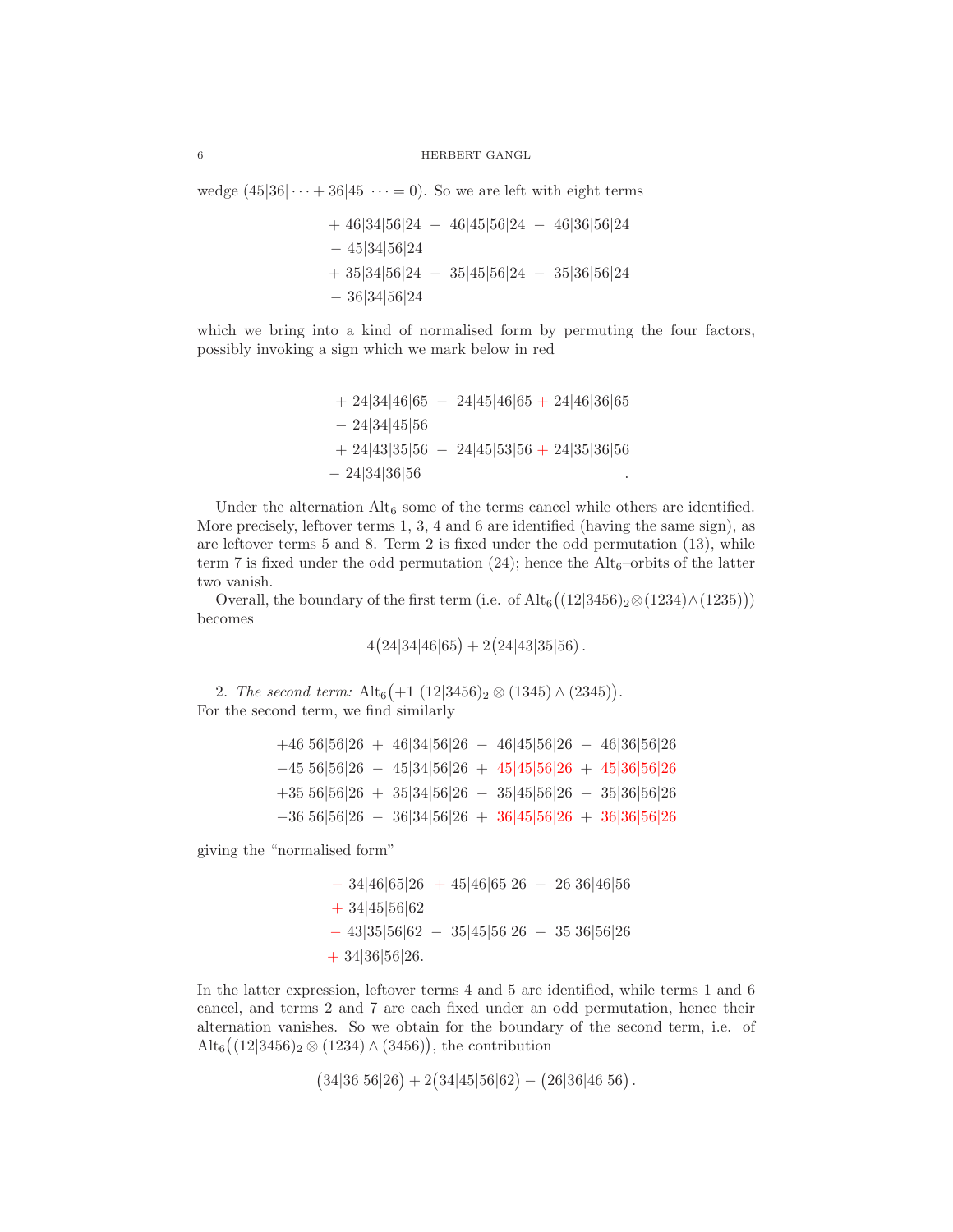3. The third term:  $\text{Alt}_6\left(+2\ (12|3456)_2 \otimes (1234)\wedge (1345)\right)$ . Finally, for the third term we obtain

| $+46 56 26 16 + 46 34 26 16 - 46 45 26 16 - 46 36 26 16$ |  |  |  |
|----------------------------------------------------------|--|--|--|
| $-45 56 26 16 - 45 34 26 16 + 45 45 26 16 + 45 36 26 16$ |  |  |  |
| $+35 56 26 16 + 35 34 26 16 - 35 45 26 16 - 35 36 26 16$ |  |  |  |
| $-36 56 26 16 - 36 34 26 16 + 36 45 26 16 + 36 36 26 16$ |  |  |  |

and in "normalised form"

$$
-16|26|46|56 - 34|46|26|16 + 45|46|26|16 - 16|26|36|46
$$
  
\n
$$
-45|56|26|16 - 45|34|26|16
$$
  
\n
$$
+35|56|26|16 + 35|34|26|16 - 35|45|26|16 - 35|36|26|16
$$
  
\n
$$
-16|26|56|36 + 34|36|26|16.
$$

This time the terms in the first column are non-zero, and we have three different types of terms, all of which arise with compatible sign. Leftover terms 6, 8 and 9 are fixed under an odd permutation each, hence do not contribute. Terms 1, 4 and 11 combine to multiplicity 3, while the remaining six terms combine to multiplicity 6, so we obtain for the boundary of the third term the contribution

 $-6(34|46|26|16) - 3(16|26|46|56).$ 

4. Combining the three contributions.

Now it remains to compare the terms under the alternation. Putting

$$
[a, b, c] = Alt_6(a(24|34|46|65) + b(24|43|35|56) + c(26|36|46|56)),
$$

we find  $[4, 2, 0]$ ,  $[-1, -2, -1]$  and  $[-6, 0, -3]$  for the terms in 1., 2. and 3., respectively.

Noting that  $2[4, 2, 0] + 2[-1, -2, 1] + [-6, 0, -3] = [0, 0, -1]$ , we see that the diagram commutes.

Remark 4. Certain results concerning maps  $f_k(4)$  which are very related to the above have been obtained by Goncharov in [\[8\]](#page-17-1) and [\[7\]](#page-17-2), but so far we were not able to reconcile our results with the terms and coefficients given there.

2.2.2. Relating  $f_6(4)$  and  $f_7(4)$  (the middle square of [\(2.1\)](#page-2-0)). We have, as maps  $C_7(4) \rightarrow B_3(F) \otimes F^{\times}$ , the following statement showing that the centre square of [\(2.1\)](#page-2-0) commutes.

Theorem 5.  $f_6(4) \circ d = \partial \circ f_7(4)$ .

Proof. LHS. We first compute the left hand side for an arbitrary configuration of seven vectors. We rewrite below the three contributions under the Alt–sign using the permutations in cycle form  $(2\,5\,4)$ ,  $(2\,3)$  and  $(3\,1\,4\,2\,5)$ , respectively, to obtain

$$
f_6(4) \circ d((123467)) = 2 Alt_7(12|3456)_2 \otimes (1234) \wedge (1345) + 2 Alt_7(12|3456)_2 \otimes (1234) \wedge (1356) + Alt_7(12|3456)_2 \otimes (1345) \wedge (2345).
$$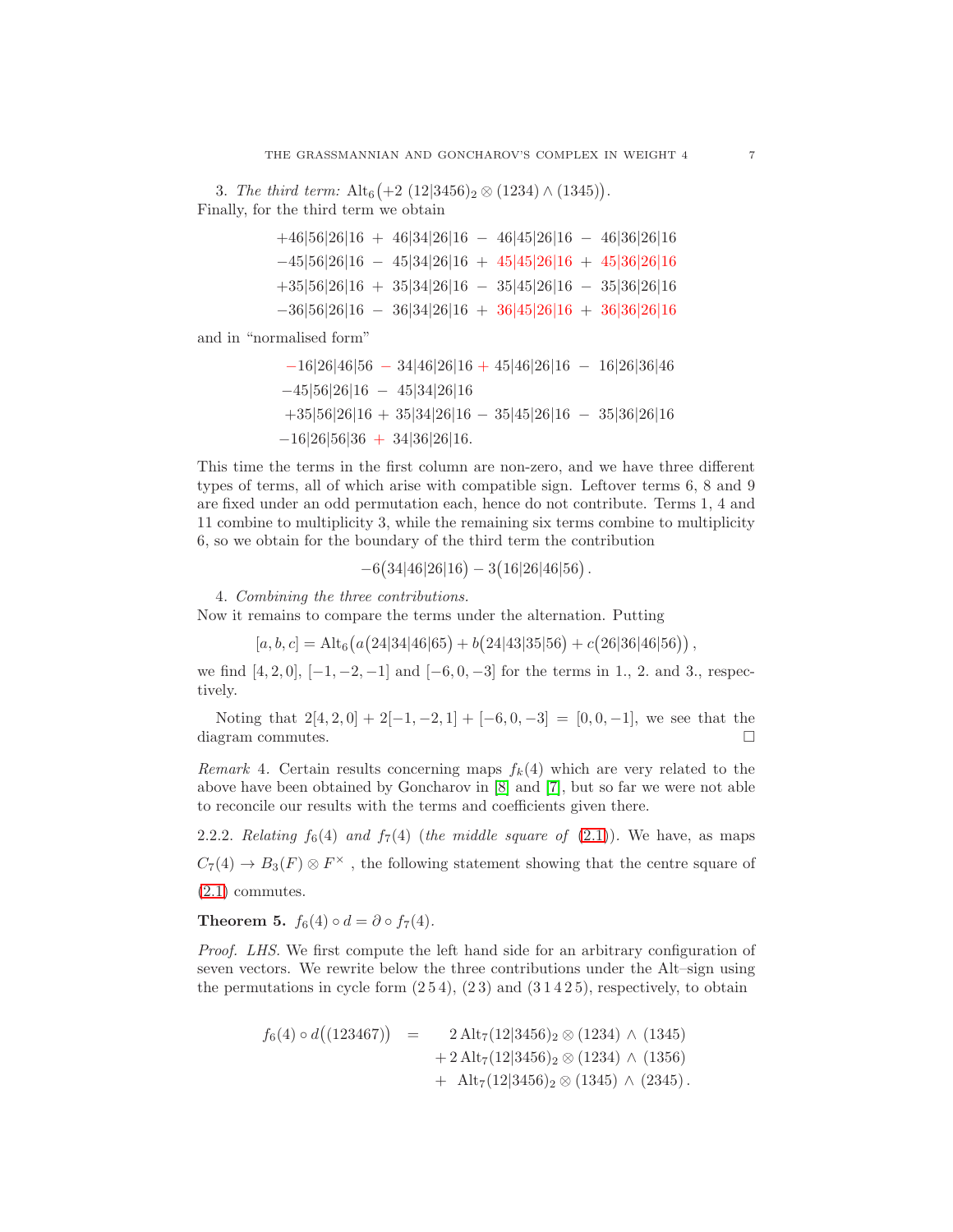We rewrite below the three contributions under the Alt–sign using the permutations  $(254)$ ,  $(23)$  and  $(31425)$ , respectively, to obtain

$$
f_6(4) \circ d((123467)) = 2 \text{ Alt}_{7}(15|3246)_{2} \otimes (1532) \wedge (1324) + 2 \text{ Alt}_{7}(13|2456)_{2} \otimes (1234) \wedge (1256) + \text{ Alt}_{7}(45|1236)_{2} \otimes (4123) \wedge (5123).
$$

Note that the terms in the respective wedge products come in two types: they either overlap in two entries (the second sum) or in three entries (first and last sum). Hence it is useful to collect the ones of the same type; in fact we also apply for later convenience the permutation  $(13)(67)$  to the first sum. Moreover, we note the stabilisers that will fix the expressions or turn them into their negatives: for the last sum, which we can write as

$$
Alt_7(45|1237)_2 \otimes (1235) \wedge (1234)
$$

(note that we swapped the terms in the wedge product but also applied the odd permutation  $(67)$  hence keep the sign). This expression is symmetric in the indices 4, 5 and antisymmetric in the three indices 1, 2, 3 as well as in the indices 6, 7; so we can think of regrouping terms in the sum in this manner and combine first and third sum to

$$
\mathrm{Sym}_{(4\,5)}\mathrm{Alt}_{\langle (1\,2),(1\,3),(6\,7)\rangle}\Big(\big((2(35|1247)+(45|1237)\big)\otimes1235\wedge1234\Big) \; +\;\text{symm.}
$$

where "+ symm." denotes the sum over the different  $\text{Alt}_7$ -translates of that expression. Similarly, the second sum can be written as

$$
Alt_{(3\,5)(4\,6)} Alt_{\langle (1\,2),(3\,4),(5\,6)\rangle} \big( (13|2456) \otimes (1256) \wedge (1234) \big) + \text{symm.}
$$

where this time the antisymmetrization is over a group of order 4, generated by the two involutions (given in the indices of Alt) whose cycle forms are  $(35)(46)$  and  $(1\,2)(3\,4)(5\,6)$ , respectively. It will suffice to match these regrouped terms in order to prove commutativity of the square.

In summary, the left hand side can be written

= 
$$
\text{Sym}_{(4\,5)}\text{Alt}_{\langle (1\,2),(1\,3),(6\,7)\rangle}\Big(\big((2(35|1247)+(45|1237))\otimes 1235\wedge 1234\big)+\text{symm.}
$$
  
+  $\text{Alt}_{(3\,5)(4\,6)}\text{Alt}_{\langle (1\,2),(3\,4),(5\,6)\rangle}\Big(\big(13|2456\big)\otimes (1256)\wedge (1234)\Big)+\text{symm.}$ 

RHS. We will now analyse the two expressions arising from taking the boundary of the two terms in  $f_7(4)$ .

The first term is  $\partial f_{31}((1234567))$ . By factoring we get  $(1|234567) = \frac{|1235| \cdot |1346| \cdot |1427|}{|1236| \cdot |1347| \cdot |1425|}$ where the factors are  $4 \times 4$ –determinants and so we find

## Lemma 6.

$$
\partial \text{Alt}_7 \Big( (1|234567)_3 \otimes (2356) \Big) = \text{Alt}_7 (1|234567)_2 \otimes \Big( (1235) \wedge (2356) - (1236) \wedge (2356) + (1346) \wedge (2356) - (1347) \wedge (2356) + (1427) \wedge (2356) - (1425) \wedge (2356) \Big).
$$

(Proof is straightforward, using that  $(1|234567) = \frac{|1235|\cdot|1346|\cdot|1427|}{|1236|\cdot|1347|\cdot|1425|}$ .)

Grouping again by types of "overlaps" of indices of the two tensor factors on the right, we find that the first two terms (1235)∧ (2356) and (1236)∧ (2356) have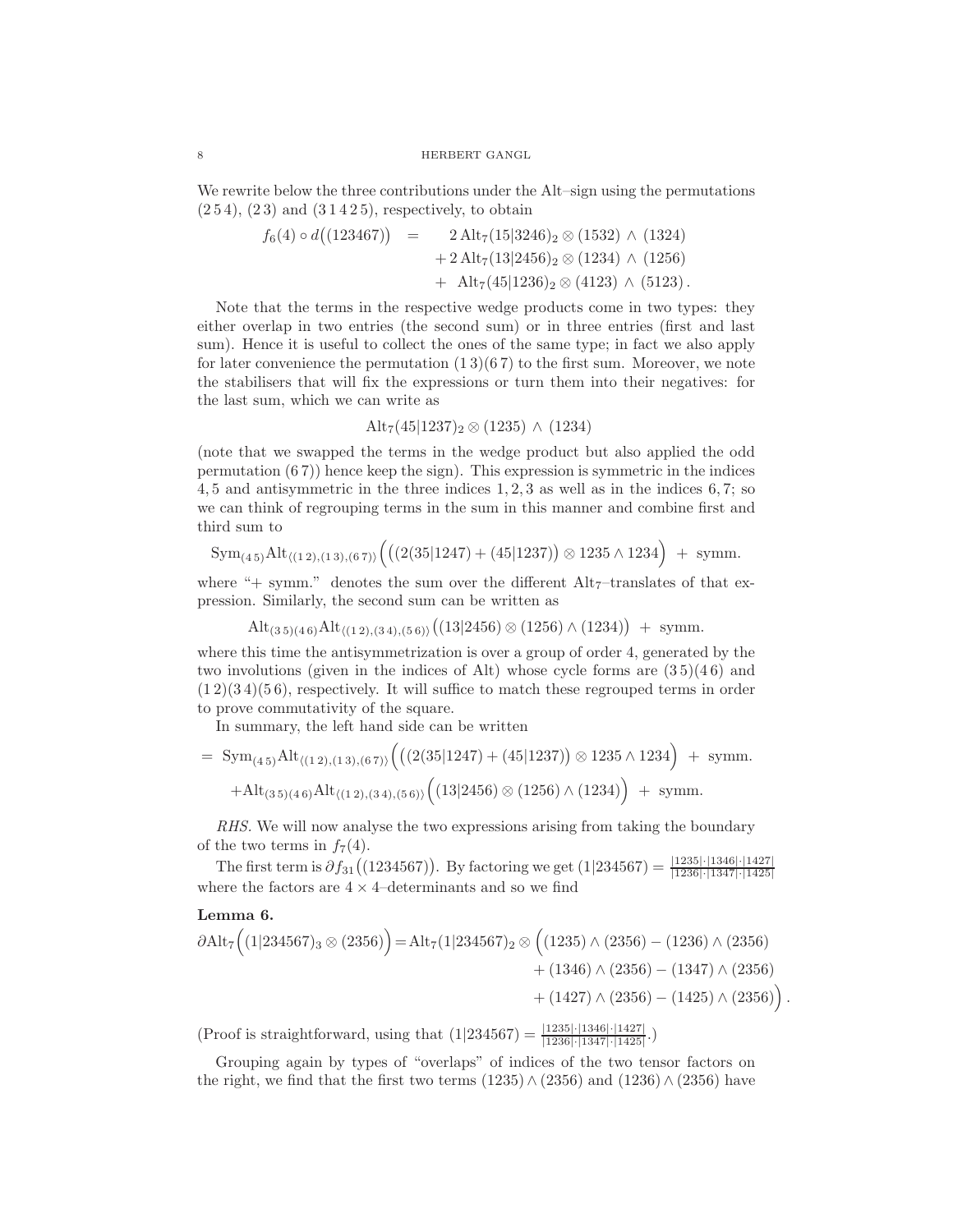three overlapping indices  $({2, 3, 5} \text{ and } {2, 3, 6}$ , respectively) and are combined into the first line below, terms  $#3$  and  $#6$  have overlap 2 and are combined into the second line below, and finally terms  $#4$  and  $#5$  have overlap 1 and are combined into the third line below. In summary, we can write the first term on the RHS  $(=\partial \circ Alt_7((1|234567)_3 \otimes (2356)))$  as

$$
2\,\mathrm{Sym}_{(4\,5)}\mathrm{Alt}_{\langle(1\,2),(1\,3),(6\,7)\rangle}\Big((5|236147)_2+(5|236417)_2\Big)\otimes(1235)\wedge(1234)+\mathrm{symm}.
$$
  

$$
-2\,\mathrm{Alt}_{(3\,5)(4\,6)}\mathrm{Alt}_{(1\,2)(3\,4)(5\,6)}\Big((3|614527)_2+(5|236147)_2\Big)\otimes(1256)\wedge(1234)+\mathrm{symm}.
$$
  

$$
-4\,\mathrm{Alt}_7\Big((1|234567)_2\otimes(1347)\wedge(2356)\Big).
$$

It turns out that the last line (i.e. the contribution with overlap 1) vanishes.

Proposition 7. We have

$$
\mathrm{Alt}_7\Big((1|234567)_2 \otimes (1347)\wedge (2356)\Big) = 0.
$$

Proof. We expand the expression in a similar way to what we did for the above terms into

$$
\mathrm{Alt}_{(1\ 2)(4\ 5)(6\ 7)}\mathrm{Alt}_{\langle (1\ 4),(4\ 7),(2\ 5),(5\ 6)\rangle}\Big((1|234567)_2 \otimes (1347)\wedge (2356)\Big) + \text{ symm.}
$$

and then are reduced to show that the individual sums already vanish. For this we use [\(3\)](#page-15-0) below.

Similarly, the second term  $\partial \circ \frac{3}{7} \text{Alt}_7 \Big( (12|3456)_2 \otimes (34|1257)_2 \Big)$  of the RHS is by definition

$$
\frac{3}{7} \text{Alt}_7 \Big( (12|3456)_2 \otimes (34|1257) \wedge (34|1527) - (34|1257)_2 \otimes (12|3456) \wedge (12|3546) \Big)
$$

and we can rewrite it as follows.

Proposition 8. The expression  $-\partial \circ \frac{3}{7} \text{Alt}_7 \Big( (12|3456)_2 \otimes (34|1257)_2 \Big)$  equals

$$
2\,\mathrm{Sym}_{(4\,5)}\mathrm{Alt}_{\langle(1\,2),(1\,3),(6\,7)\rangle}\Big(\big((45|1237)_2+2(46|1237)_2\big)\otimes(1254)\wedge(1234)\Big)+\text{ symm}.
$$

*Proof.* The differential of  $(x)_2 \wedge (y)_2 \in \bigwedge^2 B_2(F)$  is defined as  $(x)_2 \otimes (y) \wedge (1-y)$  $(y)_2 \otimes (x) \wedge (1-x) \in B_2(F) \otimes \bigwedge^2 F^{\times}$ , so up to the involution  $(1\,3)(2\,4)(6\,7)$  we obtain twice the same terms, so using that  $1 - r_2(x_1, x_2, x_3, x_4) = r_2(x_1, x_3, x_2, x_4)$ we obtain

$$
-\partial \circ \frac{3}{7} \text{Alt}_7 \Big( (12|3456)_2 \otimes (34|1257)_2 \Big) = 2 (34|1257)_2 \otimes (12|3456) \wedge (12|3546)
$$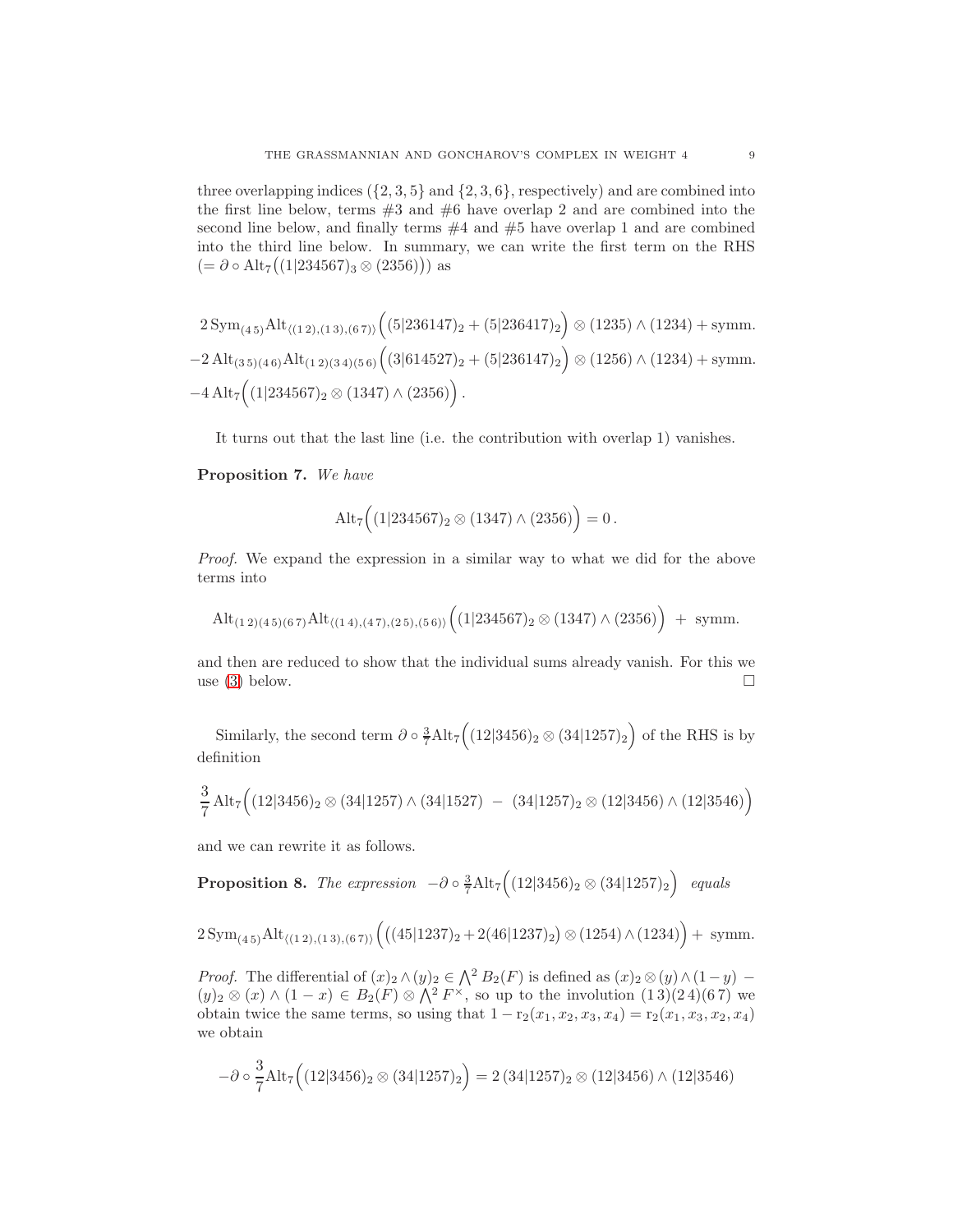and the latter can be written as

$$
2 \text{ Alt}_{7}(34|1257)_{2} \otimes\n \begin{pmatrix}\n (1235) \land (1234) \\
 + (1235) \land (1236) \\
 - (1235) \land (1234) \\
 + (1246) \land (1234) \\
 - (1246) \land (1254) \\
 - (1246) \land (1254) \\
 - (1236) \land (1234) \\
 - (1236) \land (1234) \\
 - (1236) \land (1234) \\
 - (1236) \land (1235) \\
 - (1236) \land (1234) \\
 - (1245) \land (1234) \\
 - (1245) \land (1234) \\
 - (1245) \land (1234) \\
 - (1245) \land (1234)\n \end{pmatrix}\n = 2 \text{ Alt}_{7}\n \begin{pmatrix}\n (34|1257)_2 \\
 + (56|1237)_2 \\
 + (34|1257)_2 \\
 + (54|1257)_2 \\
 + (54|1267)_2 \\
 + (34|1267)_2 \\
 + (34|1267)_2 \\
 + (34|1267)_2 \\
 + (34|1267)_2 \\
 + (34|1267)_2 \\
 + (34|1267)_2 \\
 + (34|1267)_2 \\
 + (34|1267)_2 \\
 + (34|1267)_2 \\
 + (34|1267)_2 \\
 + (34|1267)_2 \\
 + (34|1267)_2 \\
 + (34|1267)_2 \\
 + (34|1267)_2 \\
 + (34|1267)_2 \\
 + (34|1267)_2 \\
 + (34|1267)_2 \\
 + (34|1267)_2 \\
 + (34|1267)_2 \\
 + (34|1267)_2 \\
 + (34|1267)_2 \\
 + (34|1267)_2 \\
 + (34|1267)_2 \\
 + (34|1267)_2 \\
 + (34|1267)_2 \\
 + (34|1267)_2 \\
 + (34|1267)_2 \\
 + (34|1267)_2 \\
 + (34|1267)_2 \\
 + (34|1267)_2 \\
 + (34|1267)_2 \\
 + (34|1267)_2 \\
 + (34|1267)_2 \\
 + (34|1267)_
$$

where we apply the following permutations, respectively: ii)  $(35)(46)$ ; iii)  $(46)$ ; iv)  $(35); v)$   $(34)(56); vi)$   $(36); vi)$   $(635); viii)$   $(643); ix)$   $(56); x)$   $(63); xi)$   $(34); xii)$  $(653)$ .

Note that terms  $#1$  and  $#11$  give the same orbit as do terms  $#2$  and  $#12$ , terms #3 and #8, terms #5 and #9 as well as terms #6 and #10, so we we are left with only seven different terms as follows

$$
2 \text{ Alt}_{7} \begin{pmatrix} 2(34|1257)_{2} \\ +2(56|1237)_{2} \\ +2(36|1257)_{2} \\ +(54|1237)_{2} \\ +2(34|1267)_{2} \\ +2(64|1257)_{2} \\ +(54|1267)_{2} \end{pmatrix} \otimes (1235) \wedge (1234)
$$

Now we need to use a couple of functional equations to write each of these summands (or rather their  $Sym_{(4.5)}Alt_{\langle(1\,2),(2\,3),(6\,7)\rangle}$ -orbits) in terms of a generating orbit set. It turns out that we need three such orbits, we choose as representatives  $(45|1237)_2$ ,  $(46|1237)_2$  and  $(46|1257)_2$ . As a shorthand, we will then express each of the six summands as a linear combination of the given three generators and identify each with the corresponding coefficient vector. E.g.  $(34|1257)_2 \leftrightarrow \left[\frac{1}{3}, \frac{1}{3}, -1\right]$  denotes

$$
SymAlt(34|1257)_2 = SymAlt\left(\frac{1}{3}(45|1237)_2 + \frac{1}{3}(46|1237)_2 - (46|1257)_2\right),
$$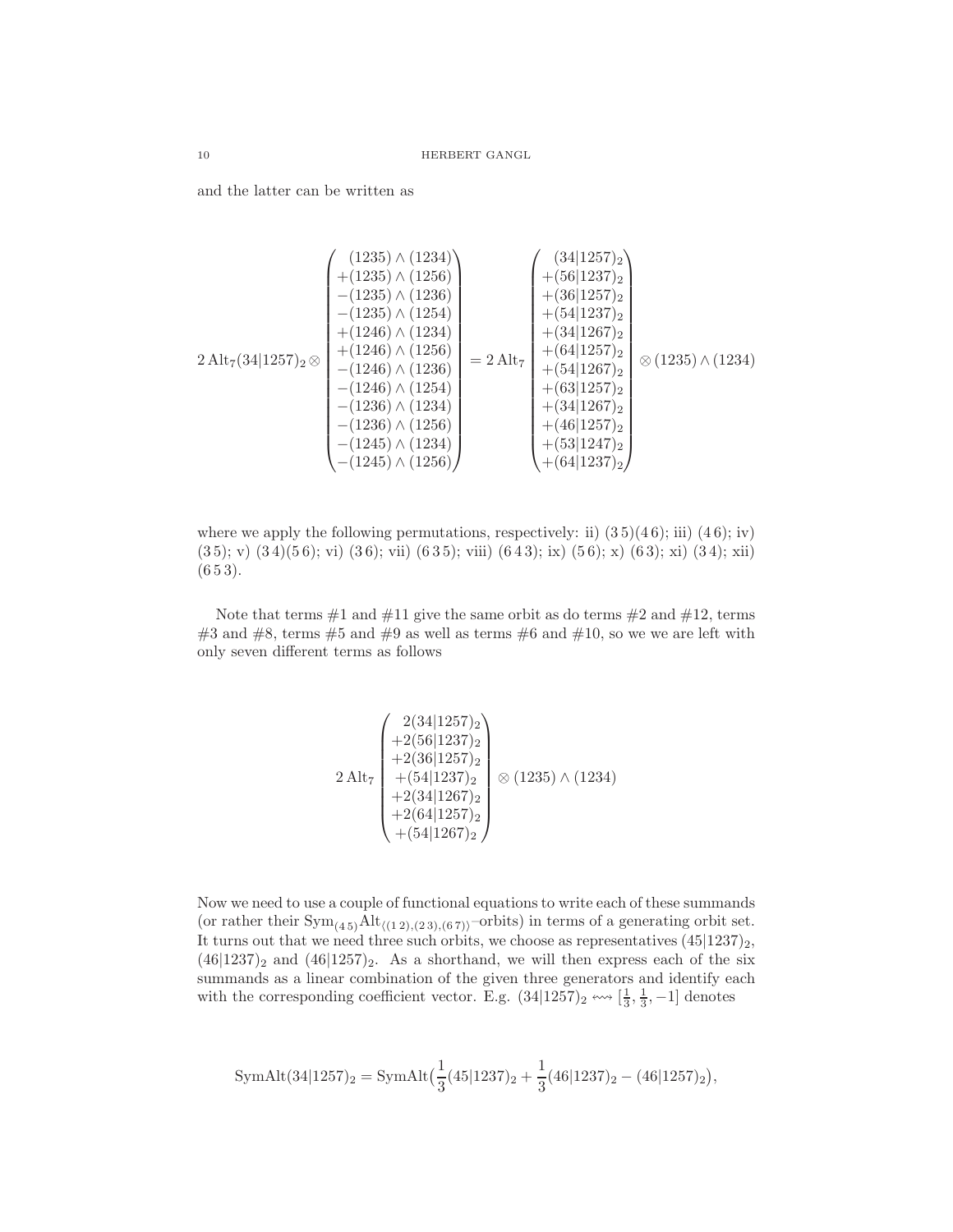where SymAlt is shorthand for  $Sym_{(4.5)}Alt_{\langle (1\,2),(2\,3),(6\,7)\rangle}$ . Then we find the following correspondences

| $2(34 1257)_2$  | ⇜                 | $\left[\frac{2}{3},\frac{2}{3},-2\right]$ |
|-----------------|-------------------|-------------------------------------------|
| $+2(56 1237)_2$ | ⇜                 | [0, 2, 0]                                 |
| $+2(36 1257)_2$ | $\leftrightarrow$ | $[0, \frac{2}{3}, 0]$                     |
| $+(54 1237)_2$  | $\leftrightarrow$ | $[0, \frac{4}{3}, 0]$                     |
| $+2(34 1267)_2$ | $\leftrightarrow$ | [1, 0, 0]                                 |
| $+2(64 1257)_2$ | ⇜                 | $[\frac{2}{3}, 0, 0]$                     |
| $+(54 1267)_2$  | ⇜                 | [0, 0, 2]                                 |

which arise from the following functional equations (possibly only valid under SymAlt):

$$
3(45|1267)_2 = 2(45|1237)_2,
$$
  
\n
$$
3(34|1267)_2 = 2(46|1237)_2,
$$
  
\n
$$
3(36|1257)_2 = (46|1237)_2,
$$
  
\n
$$
3(34|1257)_2 = (45|1237)_2 + (46|1237)_2 - 3(46|1257)_2,
$$
  
\n
$$
3(35|1267)_2 = 2(46|1237)_2.
$$

Adding up the right hand vectors give  $-\frac{7}{3}[1,2,0]$  which then immediately translates into the claim of the proposition.

In order to finish the proof of the theorem, we need to compare the three different types of contributions according to the number of overlapping indices (either one, two or three) in the respective rightmost two wedge factors.

(1) For  $\#$ overlaps = 1 there is no contribution from the RHS, so the contribution from the LHS has to vanish. Indeed we have

## Lemma 9.

$$
Alt_{(1\,2)(4\,5)(6\,7)} Alt_{\langle (1\,4),(4\,7),(2\,5)(5\,6)\rangle} (1|234567)_2 = 0.
$$

(Proof see below, FE2.)

(2) For  $\#$ overlaps = 2 there are contributions from the LHS and from the first term of the RHS. Demanding that their difference vanishes amounts to the following statement.

# Lemma 10.

 $\mathrm{Alt}_{(3\,5)(4\,6)}\mathrm{Alt}_{\langle(1\,2),(3\,4),(5\,6)\rangle}\big((13|2456)_2+(3|614527)_2+(5|236147)_2\big)=0\,.$ 

(Proof see below, FE3.)

(3) For  $\#overl{sups} = 3$  there are contributions from the LHS and both terms on the RHS. Demanding that their difference vanishes amounts to the following statement.

### Lemma 11.

$$
Sym_{(4\,5)} Alt_{\langle (1\,2),(2\,3),(6\,7)\rangle} ((35|1247)_2 - (46|1237)_2 - (5|236417)_2) = 0.
$$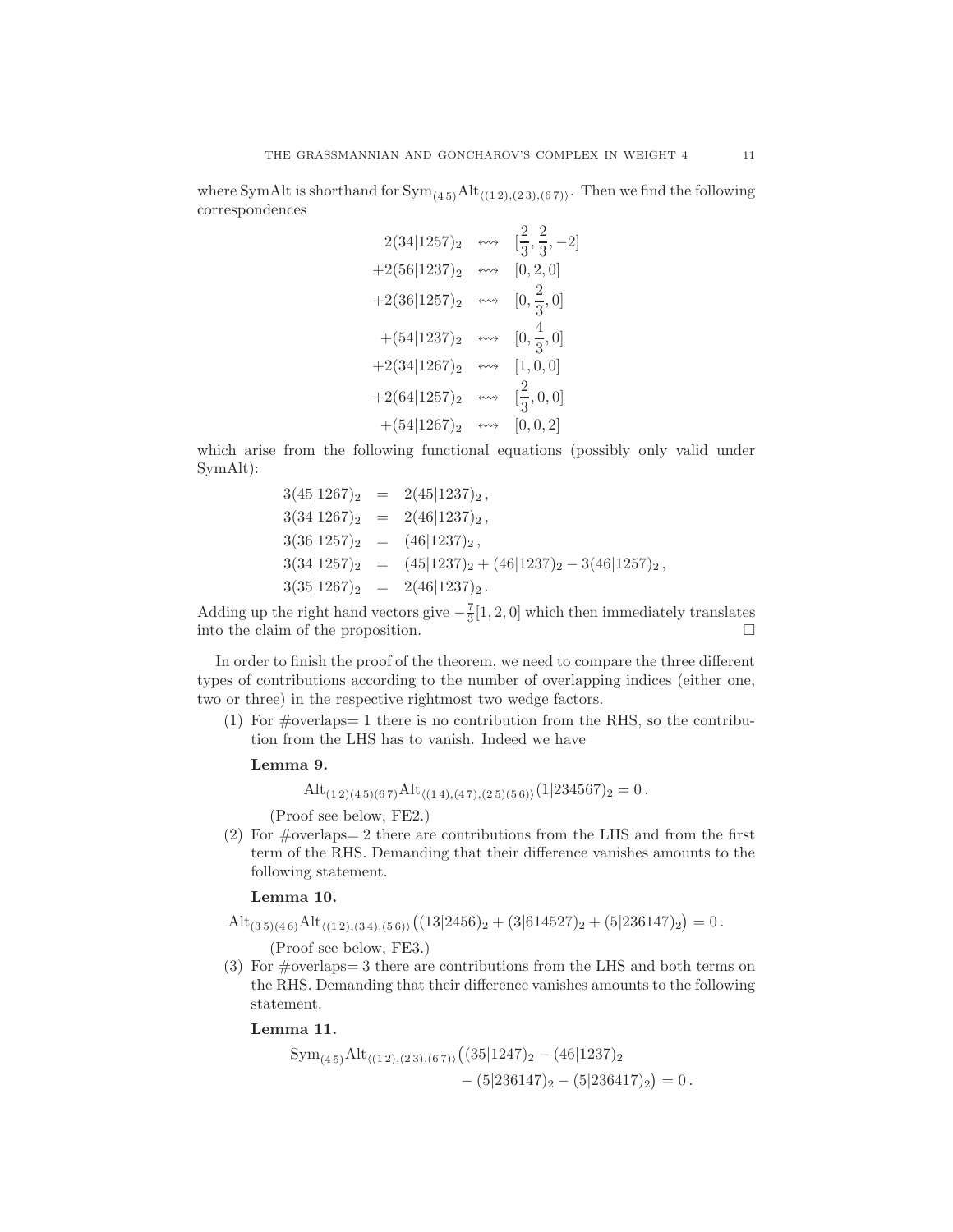(Proof see below, FE4.)

Invoking all these three relations we obtain that each of the contributions on the LHS equals the corresponding contribution of the RHS, which proves the theorem.  $\Box$ 

*Remark* 12. There is actually some ambiguity involved in the choice of  $f_7(4)$ , and it seems possible that there is a more suitable candidate for it. In particular, in Goncharov's analysis of the morphism [\(2.1\)](#page-2-0) using Aomoto polylogarithms there are other orbits involved in his definition of  $f_7(4)$ . On the other hand, our choice seems to be a decent one, too, as the small coefficients of our combination are rather reassuring.

<span id="page-11-0"></span>3. VANISHING OF THE  $\bigwedge^2 B_2$ -COMPONENT AND AN INTEGRABILITY CONDITION

3.1. The  $\bigwedge^2 B_2$ -component. When dealing with  $C_8(4)$ , and in particular when dealing with determinants of  $4 \times 4$ -matrices, duality simply replaces any 4-element subset of  $\{1, 2, \ldots, 8\}$  of indices by the complementary set of indices, while preserving the multiplication and division of determinants. We still ignore torsion (in particular 2-torsion) in the following, so we can neglect signs of these determinants and hence write sequences of four indices representing such determinants in the natural ascending order. Furthermore, in each expression for  $f_{31} \circ d'$  there is one index that will occur for all the determinants involved, indicating that this indexes the point from where we have projected; we drop this common index which then gives a map on  $C_7(3)$ .

3.1.1. The part from  $f_{31}$ . We now consider the term corresponding to the dual of the second contribution  $f_{31}$ . In particular we will deal with  $3 \times 3$ -determinants in this dual situation which makes the task slightly less cumbersome. This amounts to analysing the symbol attached to the alternating sum  $\text{Alt}_7$  of the following expressions where each number  $1, \ldots, 7$  stands for an associated point in  $\mathbb{P}^2$ 

$$
(123456)_3 \otimes 147,
$$

and where  $(\ldots)_3$  is a shorthand for the triple ratio of the six points, projected to the higher Bloch group  $B_3(F)$ .

For a triple ratio a, the numerator of the factorisation of  $(1 - a)$  factors into a  $3\times3$  -determinant and a  $6\times6$  -determinant. This indicates that we have to consider two types of factors here.

Type 1: In the decomposition of  $1 - x$ , where x is one of Goncharov's triple ratios, there are 'new factors' arising (certain  $6 \times 6$ -determinants). For each such 'new factor' the contribution to  $S \circ f_7(3) \circ d'$  is zero. In order to see this, note that anti-symmetrising with respect to the group of order eight arising from the generators  $(1\ 4)$ ,  $(2\ 5)$  and  $(3\ 6)$  fixes the new factor as well as the right hand tensor factor |147|, and the corresponding eight terms add up to zero in the same way as for Goncharov-Zagier's 840-term relation for the trilogarithm.

Type 2: All the other factors are  $4 \times 4$ –determinants.

Let us write the tensor symbol (to  ${a}$ <sub>3</sub>⊗b we antisymmetrise  $(1-a)$ ⊗a⊗a⊗b with respect to the first two slots, i.e. we associate  $(1-a)\otimes a\otimes a\otimes b - a\otimes (1-a)\otimes a\otimes b)$ attached to the typical expression that is leftover when we remove the Type 1 factors, and expand it into suitable building blocks which constitute elementary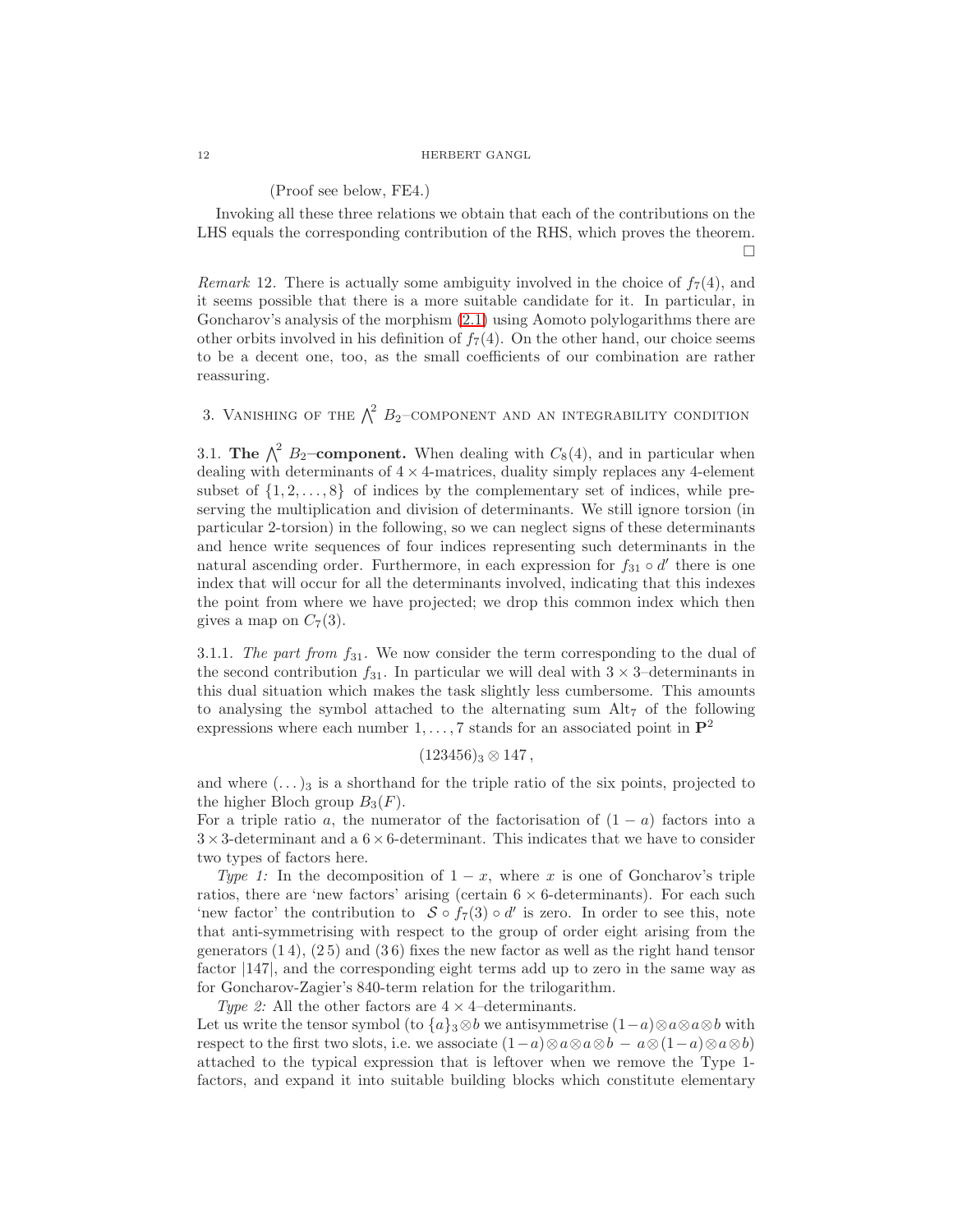tensor products. Hence each tensor factor of the latter is simply a single such  $4 \times 4$ –determinant.

After dropping type 1 factors we are left with considering the  $\text{Alt}_7$ –alternation of

$$
\left(\frac{|123|}{|125| |236| |314|} \wedge \frac{|124| |235| |316|}{|125| |236| |314|}\right) \otimes \frac{|124| |235| |316|}{|125| |236| |314|} \otimes |147|.
$$

After expanding in this way we are dealing with  $36(=(3+3) \times (3+3))$  terms containing the leftover numerator |123| of the leftmost tensor factor, together with  $54(= 3 \times 3 \times (3 + 3))$  terms containing instead one of the denominator factors of that same tensor factor. (Note that, due to the antisymmetry in the first two slots, we can ignore terms involving only denominator factors from the first two slots.)

Among the  $\text{Alt}_7$ –orbits of the resulting 90 expressions there are only 34 which are actually non-zero. We will consider those in more detail. Two orbits occur with multiplicity 5, four others occur with multiplicity 2, the remaining 16 ones only occur once.

For completeness' sake we reproduce representatives for all the leftover orbits, together with their multiplicity (we drop the determinant bars and replace tensor or wedge signs by a comma for ease of notation):

| $5(123, 124, 135, 246)\times$ | $+5(123, 124, 135, 356)$ [X],       |
|-------------------------------|-------------------------------------|
| $+2(123, 124, 125, 146)[2A],$ | $-2(123, 124, 125, 156)$ [ $-2B$ ], |
| $+2(123, 124, 135, 146)[2E],$ | $+2(123, 124, 135, 156)\times$      |
| $+(123, 124, 135, 126)$ [A],  | $+(123, 124, 135, 136)$ [B],        |
| $+(123, 124, 145, 126)$ [A],  | $+(123, 124, 145, 146)$ [B],        |
| $+(123, 124, 145, 236)\times$ | $+(123, 124, 145, 456)$ [X],        |
| $+(123, 145, 124, 126)$ [A],  | $+(123, 145, 124, 146)$ [-A],       |
| $+(123, 145, 124, 236)$ [F],  | $+(123, 145, 124, 456)$ [-F],       |
| $-(123, 145, 246, 137)$ [G],  | $-(123, 145, 246, 157)$ [-G],       |
| $-(123, 145, 246, 237)$ [H],  | $-(123, 145, 246, 457)$ [-H],       |
| $-(123, 145, 246, 267)[1],$   | $-(123, 145, 246, 467)[-1].$        |

Applying the map  $\delta$  essentially boils down to replacing a four-fold tensor product  $a \otimes b \otimes c \otimes d$  with the eightfold combination arising from alternating the first two slots, alternating the last two slots, and furthermore alternating under the swap  $(\mathrm{slot}\ 1\leftrightarrow \mathrm{slot}\ 3, \mathrm{slot}\ 2\leftrightarrow \mathrm{slot}\ 4).$ 

Three orbits among the above 34 ones, marked with a [ $\ast$ ], vanish under  $\delta$ : apply the cycle  $(1\,2)(3\,4)(5\,6)$  to both the multiplicity 5 orbits  $(123, 124, 135, 246)$  and the multiplicity 1 orbit  $(123, 145, 145, 236)$ , and apply the cycle  $(25)(46)$  to the multiplicity 2 orbit (123, 124, 135, 156).

Furthermore, under  $\delta$  some of the remaining  $26(=34-5-2-1)$  orbits agree, possibly up to sign only, and we are left with 8 orbit types only, denoted by roman letter  $(A, B, E, F, G, H, I, X)$  as follows, where we indicate the contributions from multiplicities by a superscript. The three orbits marked F, G and H in the three last lines above cancel pairwise (use the permutation  $(2.4)(3.5)$  in each case).

Type A:  $(+^2)$ ,  $(+)$ ,  $(+)$ ,  $(+)$ ,  $(-)$ , overall multiplicity  $4(= 2 + 1 + 1 + 1 - 1);$ Type B:  $(-2)$ ,  $(+)$ ,  $(+)$ , overall multiplicity 0;

Type E:  $(+^2)$ , overall multiplicity 2;

Type F, G, H, I:  $(+)$ ,  $(-)$ , overall 0;

Type X:  $(+^5)$ ,  $(+)$ , overall multiplicity 6.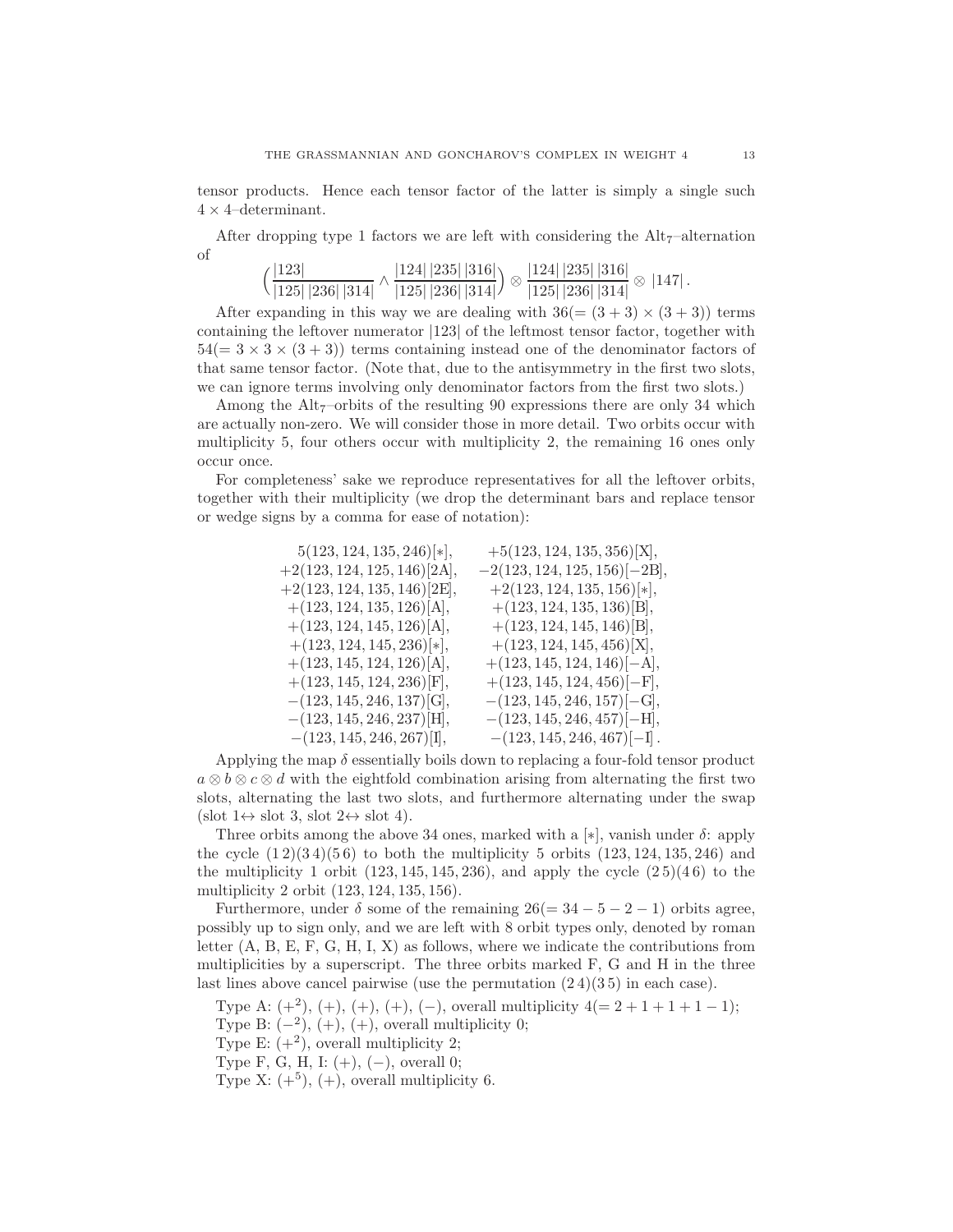Finally, since Type A and Type E consist of expressions whose four factors contain a common index, they vanish once we compose with the boundary map  $d'$ as the latter provides each factor with a second common index and the transposition swapping these two indices is an odd permutation fixing the expression.

Upshot: The only type that will contribute to  $\delta \circ S \circ f_{31} \circ d'$  is type X, and it occurs with coefficient 6.

3.1.2. The part from  $f_{22}$ . We consider the term corresponding to the dual of the second contribution  $f_{22}$ . This amounts to analysing the Alt<sub>7</sub>–alternation of

| $($ $ 123 $ $ 145 $ | 124   135 | $'$  215   267   | 216   257 |
|---------------------|-----------|------------------|-----------|
| \  125   143        | 125   134 | $\sqrt{217/265}$ | 217   256 |

.

which gives us  $12^2 = 144$  terms (again, we do not need to consider contributions if the two leftmost factors—or the two rightmost factors—both arise from the denominator).

Under  $\text{Alt}_7$  there are 89 non-zero orbits leftover, which are grouped into orbits of multiplicities 9 (2 such), 7 (5 such), 5 (2 such), 2 (7 such) and 1 (12 such).

| $9(123, 124, 456, 145), [-X]$  | $9(123, 124, 356, 135), [-X]$   |
|--------------------------------|---------------------------------|
| 7(123, 124, 156, 157), [D]     | $-7(123, 124, 156, 125),$ [B]   |
| 7(123, 124, 145, 146), [B]     | 7(123, 124, 135, 136), [B]      |
| 7(123, 124, 125, 156), [B]     | $-5(123, 124, 145, 456), [-X]$  |
| $-5(123, 124, 135, 356), [-X]$ | $-2(123, 124, 156, 257)\times$  |
| $2(123, 124, 156, 145)\times$  | $2(123, 124, 156, 135)\times$   |
| $-2(123, 124, 145, 246)\times$ | $2(123, 124, 145, 156)\times$ , |
| $-2(123, 124, 135, 236)\times$ | $2(123, 124, 135, 156)\times$   |
| 123, 124, 456, 157,            | $123, 124, 356, 157,$ [I]       |
| 123, 124, 345, 146, [C]        | 123, 124, 345, 136, [C]         |
| $-(123, 124, 156, 457), [-1]$  | $-(123, 124, 156, 357),$ $[-1]$ |
| $-(123, 124, 145, 346), [-C]$  | $-(123, 124, 145, 126), [-A]$   |
| $-(123, 124, 135, 346), [-C]$  | $-(123, 124, 135, 126),$ $[-A]$ |
| 123, 124, 125, 146, [A]        | $123, 124, 125, 136, [A]$ .     |

After applying  $\delta$  precisely the seven multiplicity 2 orbits (marked by [\*]) vanish. Furthermore, under  $\delta$  some of the remaining 75(= 89−2·7) orbits agree, possibly up to sign only, and we are left with 6 orbit types only (four of which agree with orbit types for  $f_{31}$ ).

Type A:  $(+)$ ,  $(+)$ ,  $(-)$ ,  $(-)$ , overall multiplicity 0; Type B:  $(+^7)$ ,  $(+^7)$ ,  $(+^7)$   $(+^7)$ , overall multiplicity 28; Type C, I:  $(+)$ ,  $(+)$ ,  $(-)$ ,  $(-)$ , overall multiplicity 0; Type D,  $(+^7)$ , overall 7; Type X:  $(-9)$ ,  $(-9)$ ,  $(-5)$ ,  $(-5)$ , overall multiplicity  $-28$ .

Finally, since Type B and Type D consist of expressions whose four factors contain a common index, they vanish under  $d'$  as above.

Upshot: The only type that will contribute is type  $X$ , and it occurs with coefficient −28, so combining with the result above it is now clear how to cancel the type X contributions. "Dualising the indices" as indicated above we get the following theorem. Note that the linear combination given is 12 times the map  $f_7(4)$  above.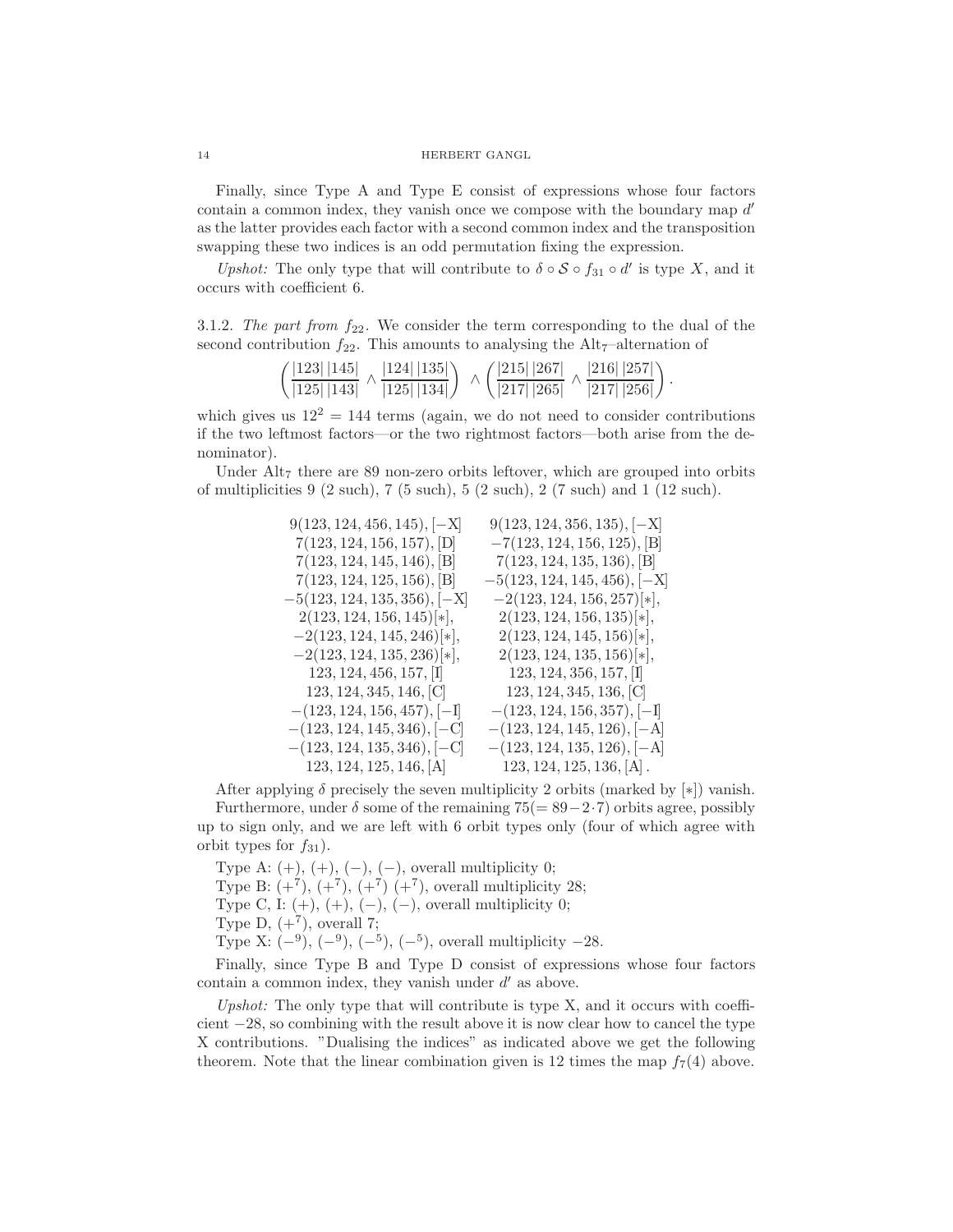**Theorem 13.** The following linear combination vanishes under  $\delta \circ S$ :

$$
Alt_8\bigg(28\Big((1|234567)_3\otimes(1258)\Big) + 6\Big((81|2345)_2\wedge(82|1567)_2\Big)\bigg).
$$

Furthermore,  $f_7(4) \circ d$  maps any configuration in  $C_8(4)$  to  $B_3(F) \otimes F^{\times}$ , i.e. its  $\Lambda^2 B_2$ —contribution vanishes.

3.2. Integrability. We now consider the above orbits after applying  $d'$ , which essentially amounts to adding a common index to each of the four factors. Note that all the resulting orbits, with the possible exception of type X orbits, either cancel each other or they vanish under the combined antisymmetrisation under Alt<sub>8</sub> and under swapping the first two or the last two tensor factors. Using the criterion for integrability as adapted from Chen, as e.g. given in [\[4\]](#page-17-5) (3.17), one can check that also the type X orbit is indeed integrable to a weight 4 multiple polylogarithm.

For the  $f_{31}$ -part, we need to apply the map sending  $\{a\}_3 \otimes b \in B_3(F) \otimes F^\times$  to  $((1-a)\otimes a - a\otimes (1-a)) \otimes (d \log a \wedge d \log b)$  and check that the image of the type X orbit vanishes.

For the f<sub>22</sub>-part, we have to apply  $\delta$  to  $\{a\}_2 \wedge \{b\}_2$  and further map it (up to overall sign) to the tensor product of  $a \wedge b$  and the sum of four symmetric tensors, with rational functions as coefficients, given by

$$
\frac{1}{ab}((1-a)\odot(1-b))+\frac{1}{a(1-b)}((1-a)\odot b)+\frac{1}{(1-a)b}(a\odot(1-b))+\frac{1}{(1-a)(1-b)}(a\odot b).
$$

Here we have used the notation  $x \odot y = x \otimes y + y \otimes x$  for the symmetric tensor. The package [\[3\]](#page-17-6) can be used to check that the corresponding antisymmetrised expressions vanish: for the former one only needs to check the integrability with respect to the last two tensor factors as the other possibilities vanish, anyway, while for the latter only the two middle factors have to be tested. The cancellations are rather nontrivial and rely on (differences of) projected Plücker relations.

Remark: The results from the above paragraph imply that we can attach to each configuration in  $C_8(4)$  a weight 4 hyperlogarithm. As already indicated in the introduction, Dan [\[2\]](#page-17-3) showed that any hyperlogarithmic expression in weight 4 can be explicitly reduced<sup>[2](#page-14-0)</sup> to one in  $I_{31}$  and  $Li_4$ . He also showed that the exactness of the complex  $0 \to B_4(F)_{\mathbf{Q}} \to H_4(F)_{\mathbf{Q}} \to^{\delta_4} {\bigwedge}^2 B_2(F)_{\mathbf{Q}} \to 0$ , where  $\mathcal{H}_4(F)_{\mathbf{Q}}$  denotes the vector space of formal hyperlogarithms in weight 4 and  $\delta_4$  an associated coboundary map, would follow provided one can show a conjecture of Goncharov stating that  $I_{31}(V(x, y), z)$ , where  $V(x, y)$  denotes the five term relation for the dilogarithm, can be expressed in terms of  $Li_4$  only. A solution to this conjecture was given in [\[5\]](#page-17-4), Thm 17. Therefore we conclude that we can attach to each configuration in  $C_8(4)$ a linear combination of  $Li_4$  terms, i.e. a map  $f_8(4)$  (an explicit version of which is still elusive) completing the left hand square. This provides a further stepping stone towards Zagier's Conjecture in weight 4, a proof of which has been announced by Goncharov and Rudenko. Moreover, with Radchenko we have obtained partial results pertaining to certain *degenerate* configurations which allow us to define  $f_8(4)$ explicitly in those situations.

<span id="page-14-0"></span> ${}^{2}$ A couple of misprints in his formula were corrected in collaboration with Duhr, for details see [\[1\]](#page-17-7), Thm. 5.2.5 and Rem. 5.2.6.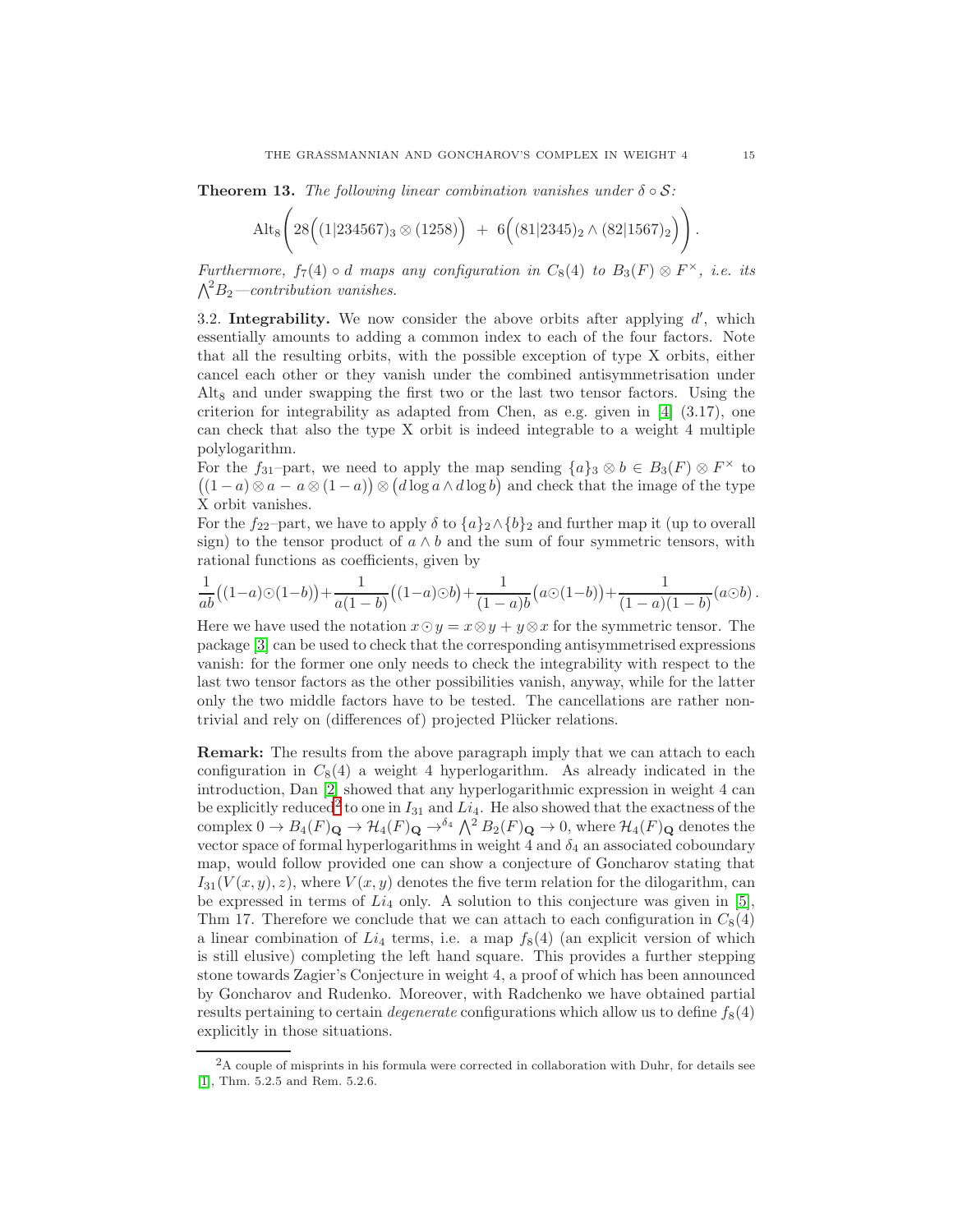Acknowledgements. In order to derive and check the results given in this paper we used Goncharov's symbol for iterated integrals as it was implemented in Mathematica by Duhr [\[3\]](#page-17-6) for our joint paper [\[4\]](#page-17-5). The author is very grateful for the hospitality in particular of the Max-Planck-Institute and also the Hausdorff-Institute for Mathematics in Bonn where the maps and proofs were obtained during our stay in 2013 and subsequently refined in 2015 and 2018.

## 4. Appendix: Functional equations.

In this section we collect and prove a couple of functional equations for the dilogarithm needed in the proof that the centre square of [\(2.1\)](#page-2-0) commutes.

<span id="page-15-4"></span><span id="page-15-1"></span>**Lemma 14.** There are the following symmetries among the terms  $(\ldots)_2$ :

- (1)  $(12|3456)_2$  is symmetric with respect to the permutation (12) and antisymmetric with respect to permutations of 3,4,5,6, so e.g.  $(12|3456)_2$  =  $-(12|4356)_2 = (12|4536)_2$  etc.
- <span id="page-15-2"></span>(2)  $(1|234567)_2 = (1|342675)_2 = (1|423756)_2 = -(1|324657)_2 = -(1|432765)_2 =$  $-(1|243576)_2$ .
- (3) The (projected) triple ratio (1|234567) is a product of two (doubly) projected cross ratios in the following three ways:

$$
(1|234567) = \frac{(12|3457)}{(13|2467)} = \frac{(13|4265)}{(14|3275)} = \frac{(14|2376)}{(12|4356)}.
$$

<span id="page-15-3"></span>(4) We have a five term relation involving two triple ratios and two projected cross ratios:

$$
(1|234567)_2 - (1|237564)_2 = -\left(\frac{(12|3574)}{(13|2674)}\right)_2 + (13|2764)_2 - (12|3754)_2.
$$

[Proof: write  $x = (13|2764)$  and  $y = (12|3754)$ , then the five terms are expressed as follows:  $(1|234567) = \frac{(12|3457)}{(13|2467)} = \frac{1-x^{-1}}{1-y^{-1}}$ ,

 $(1|237564) = \frac{(12|3754)}{(13|2764)} = \frac{y}{x}$  and  $\frac{(12|3574)}{(13|2674)} = \frac{1-y}{1-x}$ , so the above reduces to the five term relation in the form

$$
\left(\frac{1-x^{-1}}{1-y^{-1}}\right)_2 - \left(\frac{y}{x}\right)_2 = -\left(\frac{1-y}{1-x}\right)_2 + (x)_2 - (y)_2.
$$

Furthermore, we note that the terms of the form  $(abcd)$  occurring in a tensor or wedge factor are a shorthand for  $a 4 \times 4$ -determinant and hence are, up to 2-torsion, invariant under permutation.

FE 1. Variants of the five term relation.

<span id="page-15-6"></span>(1) 
$$
2 \text{ Alt}_{\langle (67),(123)\rangle}(56|1237)_2 = 3 \text{Alt}_{\langle (67),(123)\rangle}(52|3716)_2.
$$

<span id="page-15-5"></span>(2) 
$$
\mathrm{Alt}_{(67)}(5|236147)_2 = -(53|2746)_2 + (52|3716)_2.
$$

FE 2.

<span id="page-15-0"></span>(3) 
$$
\text{Alt}_{(1\,2)(4\,5)(6\,7)}\text{Alt}_{\langle (1\,4),(4\,7),(2\,5)(5\,6)\rangle}(1|234567)_2 = 0.
$$

(We skip the proof which is similar to but easier than the ones for FE 3 and FE 4 below.)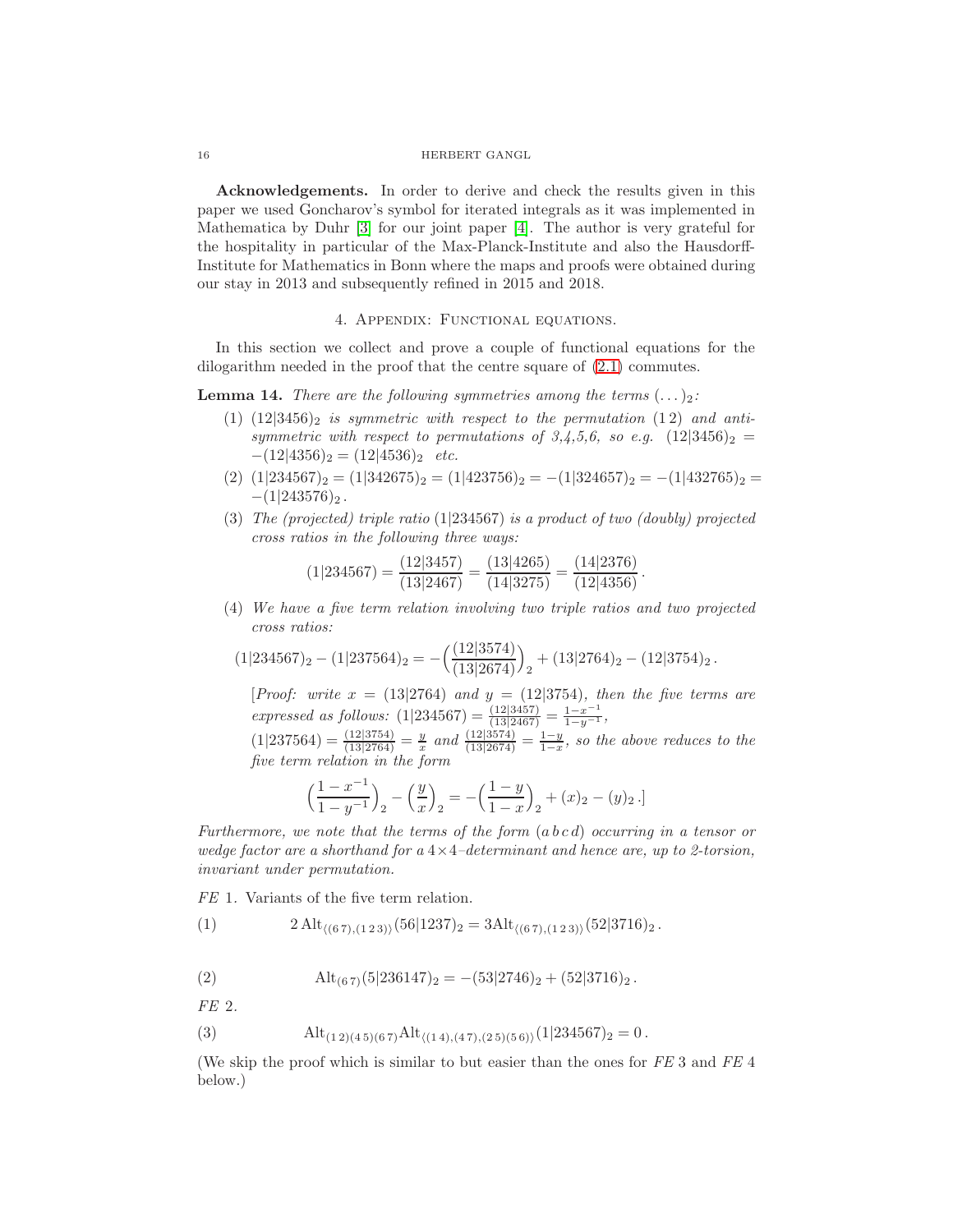FE 3.

$$
Alt_{(3\,5)(4\,6)} Alt_{\langle (1\,2),(3\,4),(5\,6)\rangle} \left( (13|2456)_2 + (3|614527)_2 + (5|236147)_2 \right) = 0.
$$

*Proof.* The second term  $(3|614527)_2$  can be written via Lemma [14](#page-15-1)  $(2)$ , as  $(3|146275)_2$  =  $\frac{31|4625}{ }$ 34|1675  $\setminus$ 2 and invoking Lemma [14](#page-15-1) [\(4\)](#page-15-3) we find

$$
\mathrm{Alt}_{(5\,6)}(3|146275)_2 = -\left(\frac{31|4256}{34|1756}\right)_2 + (34|1576)_2 - (31|4526)_2.
$$

Similarly, the third term  $(5|236147)_2$  can be rewritten under the alternation sign as  $-(3|254167)_2$  (use the permutation  $(35)(46)$ ) and hence via Lemma [14](#page-15-1) [\(2\)](#page-15-2) as  $-(3|425716)_2$  and we get an analogous five term relation

$$
-\mathrm{Alt}_{(5\,6)}(3|425716)_2 = \left(\frac{34|2765}{32|4165}\right)_2 - (32|4615)_2 + (34|2675)_2.
$$

Now the first terms on the right in the above two five term equations turn out to be negatives of each other, hence they cancel in the sum. (One can also check that Alt-orbit of that first term on the right vanishes as it is invariant under the odd permutation (12): write it out as a product of determinants to get  $\frac{|3126| \cdot |3475|}{|3125| \cdot |3476|}$ .

Therefore the original sum can be replaced by the sum

$$
\text{Alt}_{(3\,5)(4\,6)} \text{Alt}_{\langle (1\,2),(3\,4),(5\,6)\rangle} \n\left( (13|2456)_2 + \frac{1}{2} \left( (34|1576)_2 - (31|4526)_2 \right) + \frac{1}{2} \left( -\left( 32|4615 \right)_2 + (34|2675)_2 \right) \right).
$$

But  $\text{Alt}_{(1\ 2)}(34|1576)_2 = -\text{Alt}_{(1\ 2)}(34|2576)_2 = \text{Alt}_{(1\ 2)}(34|2675)_2$  (for the second equality we use the symmetries in Lemma [14](#page-15-1) [\(1\)](#page-15-4) and similarly  $\text{Alt}_{(1\,2)}(31|4526)_2 =$  $\text{Alt}_{(1,2)}(32|4615)_2$ , so we can combine the five summands to three, all with coefficient  $\pm 1$ , in fact to

$$
((13|2456)2 + (34|1576)2 - (31|4526)2)
$$

but the first and last of these cancel in view of Lemma [14](#page-15-1) [\(1\)](#page-15-4) while the middle one is invariant under the odd permutation (3 4) and hence its Alt-orbit vanishes. In summary, the original sum indeed vanishes as claimed.  $\square$ 

FE 4.

$$
Sym_{(4\,5)} Alt_{\langle (1\,2),(2\,3),(6\,7)\rangle} ((35|1247)_2 - (46|1237)_2 - (5|236417)_2) = 0.
$$

Proof. Adding [\(2\)](#page-15-5) to its variant where 1 and 4 are swapped we get

$$
-(5|236147)_2 - (5|236417)_2 = -\frac{1}{2}(53|2746)_2 + \frac{1}{2}(52|3716)_2 - \frac{1}{2}(53|2716)_2 + \frac{1}{2}(52|3746)_2
$$

and so, alternating with respect to (2 3) we find

$$
Alt_{(23)} (-(5|236147)_2 - (5|236417)_2) = Alt_{(23)} (-(53|2746)_2 - (53|2716)_2).
$$

Furthermore, antisymmetrising with respect to  $(45)$  and then invoking  $(1)$  we find

$$
\mathrm{Alt}_{(4\,5)}\big(-\left(46|1237\right)_2\big) = \mathrm{Alt}_{(4\,5)}\big((56|1237)_2\big) = \frac{3}{2}\mathrm{Alt}_{(4\,5)}(53|2716)_2\,,
$$